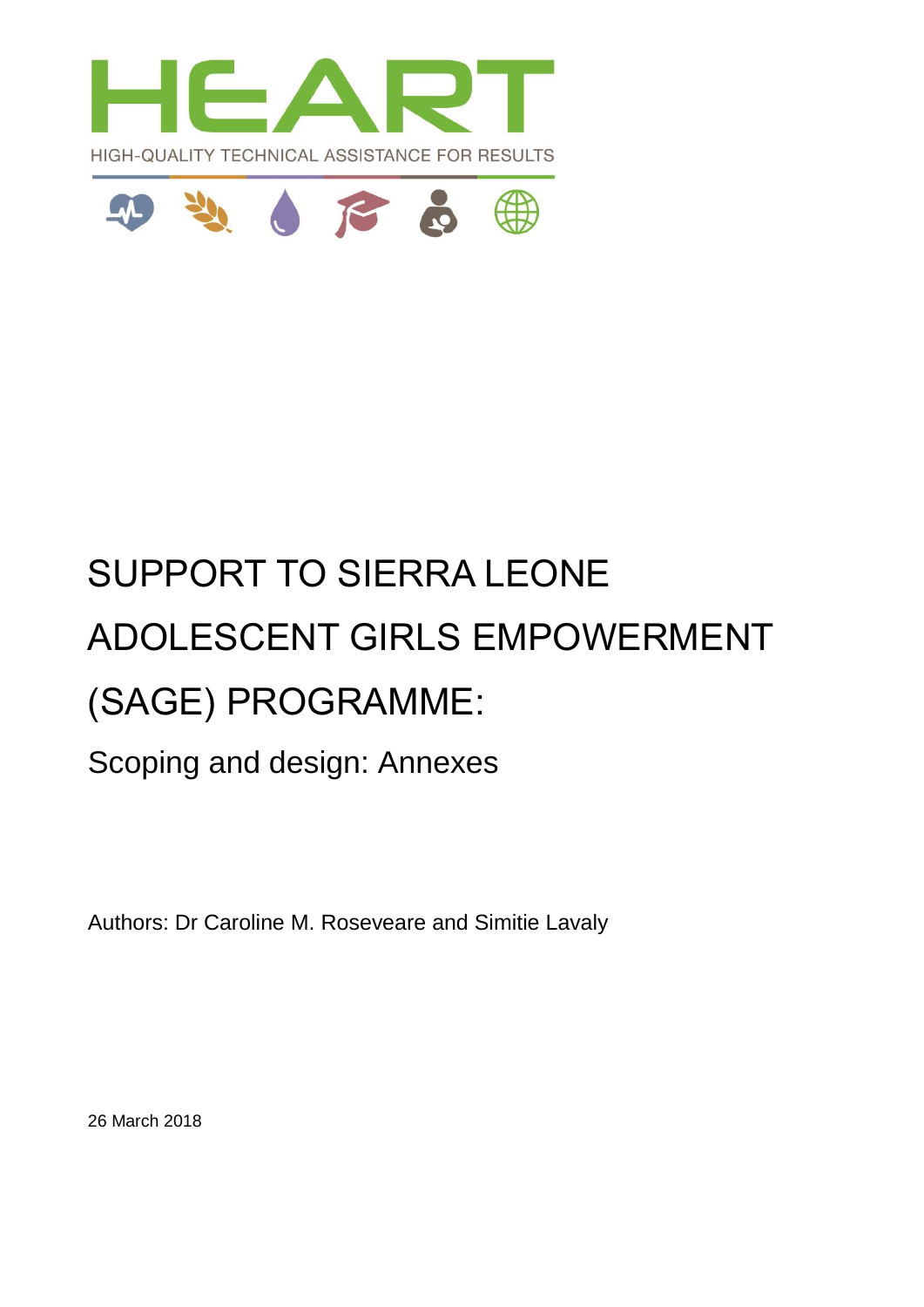# <span id="page-1-0"></span>**Acknowledgements**

The consultants would like to thank all stakeholders who made time to meet with us and share their thoughts and ideas. Special thanks to the staff of BRAC, Concern Worldwide, IRC, and Save the Children for facilitating our field missions, and to the Salone Adolescent Girls Network for hosting a round table discussion with its member organisations. We would also like to thank the Salone Network members who completed the short questionnaire providing information about their programmes.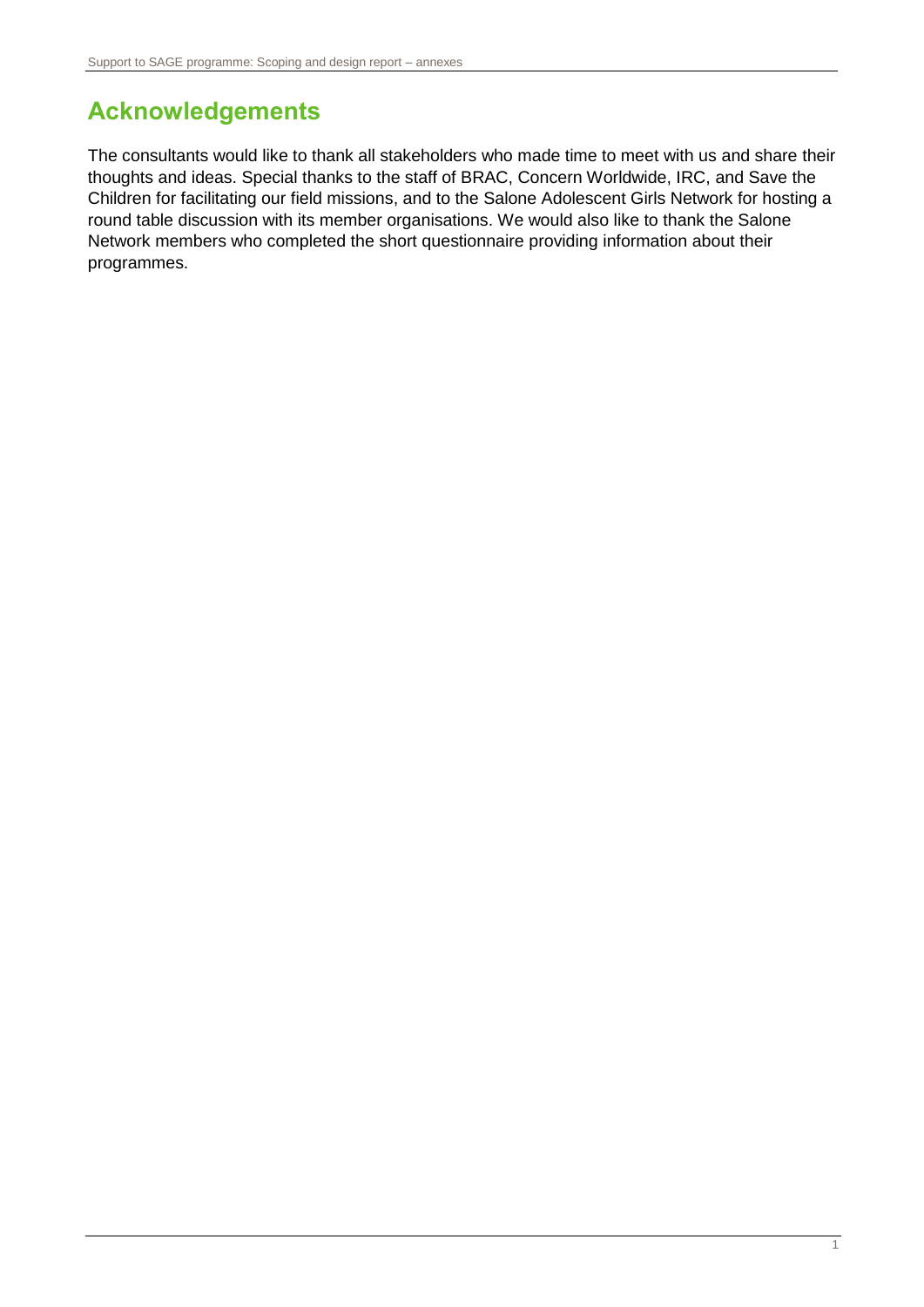### **Table of contents**

| Acknowledgements |                                                                | $\mathbf 1$ |
|------------------|----------------------------------------------------------------|-------------|
| Annex A          | Supplementary data and information from the scoping and design | 1           |
|                  | Annex B Scoping and design process                             | $\mathbf 1$ |
|                  | Annex C Terms of reference                                     | 4           |
|                  | Annex D List of institutional stakeholders consulted           | 8           |
|                  | Annex E Key findings from GAGE review of safe spaces/clubs     | 11          |
|                  | Annex F Questionnaire on adolescent safe spaces/clubs          | 14          |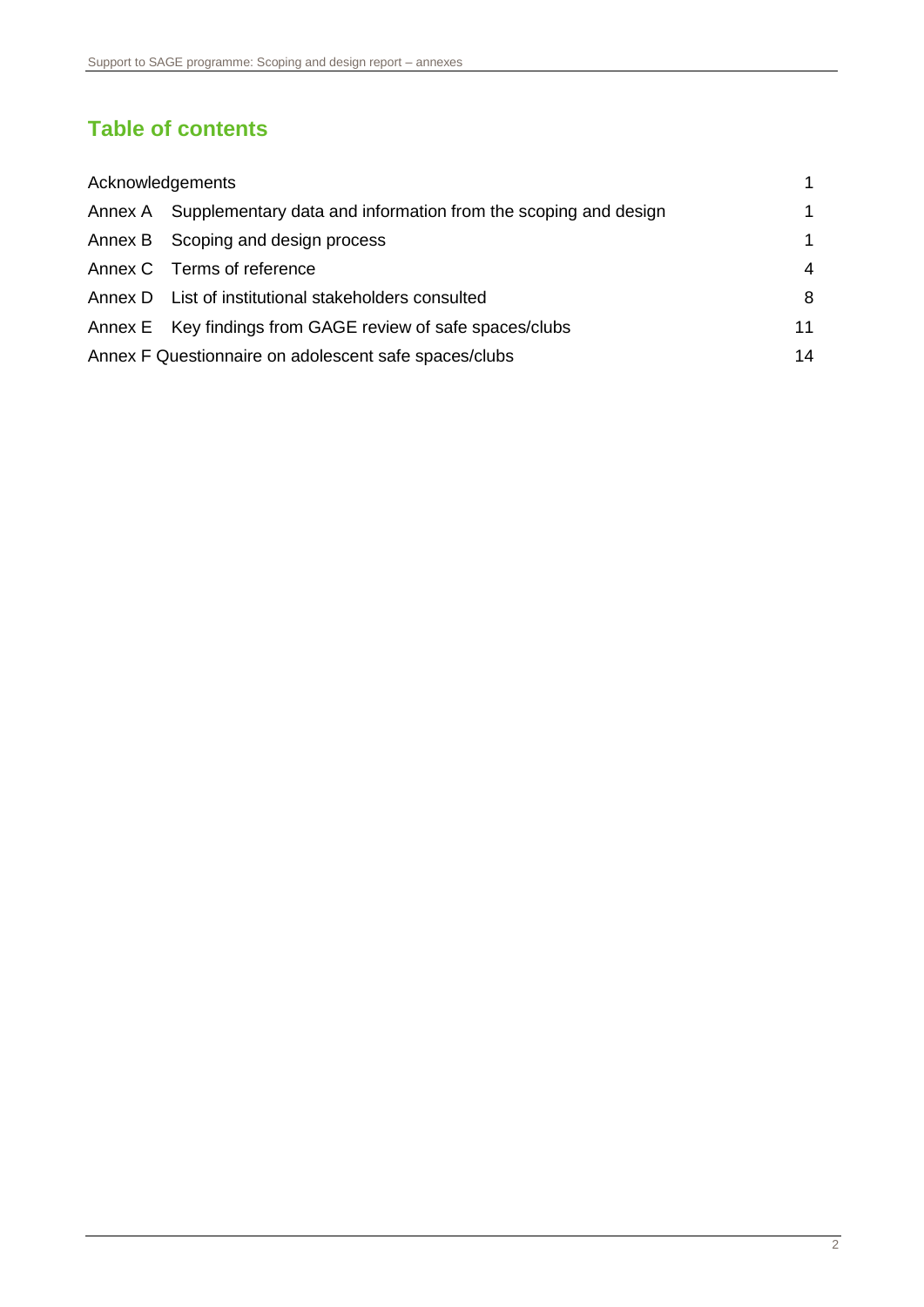# **Annex A Supplementary data and information from the scoping and design**

### *Table 1: Map of safe spaces/girls' and boys' clubs by organisation, location, number, and sex of club members*

<span id="page-3-0"></span>

| <b>Name of INGO</b><br>and Sierra Leone<br><b>NGO</b>                                           |                | <b>WESTERN</b><br><b>AREA</b> |              |         |           | <b>NORTHERN/NORTH WESTERN REGION</b> |              |                          | <b>SOUTHERN REGION</b> |         |               |              | <b>EASTERN REGION</b><br>e.g. 3 X G1 |        |      |          |
|-------------------------------------------------------------------------------------------------|----------------|-------------------------------|--------------|---------|-----------|--------------------------------------|--------------|--------------------------|------------------------|---------|---------------|--------------|--------------------------------------|--------|------|----------|
|                                                                                                 | $W -$<br>Rural | W-<br>urban                   | Tonkolili    | Bombali | Koinadugu | Port<br>Loko                         | Falaba       | Kambia                   | Karene                 | Bo      | <b>Bonthe</b> | Moyamba      | Pujehun                              | Kenema | Kono | Kailahun |
|                                                                                                 |                |                               |              |         |           |                                      | <b>INGOs</b> |                          |                        |         |               |              |                                      |        |      |          |
| <b>IRC</b>                                                                                      |                |                               |              |         |           |                                      |              |                          |                        |         |               |              |                                      | 10G    | 10 G | 10G      |
| Save the Children                                                                               | 5 G            | 6 G                           |              |         |           |                                      |              |                          |                        |         |               |              | 10 G <sup>2</sup>                    |        |      | 10G      |
| <b>Concern</b><br><b>Worldwide</b>                                                              |                |                               | 50 G 50<br>B |         |           |                                      |              |                          |                        |         |               |              |                                      |        |      |          |
| <b>BRAC</b>                                                                                     |                |                               |              |         |           | 40<br>G                              |              | 40G                      |                        | 60<br>G |               | 20 G         |                                      |        |      |          |
| Oxfam (GATE)                                                                                    |                |                               |              |         | 20G       |                                      |              |                          |                        |         |               |              |                                      |        | 20G  |          |
|                                                                                                 |                |                               |              |         |           |                                      |              | <b>Sierra Leone NGOs</b> |                        |         |               |              |                                      |        |      |          |
| <b>MATCOPS</b>                                                                                  |                |                               | 25 G         |         | 25 G      |                                      |              |                          |                        |         |               |              |                                      |        |      |          |
| <b>Women's Forum</b>                                                                            |                |                               | 4G           | 4G      |           |                                      |              |                          |                        |         |               |              |                                      |        |      |          |
| <b>Child Welfare</b><br><b>Society Sierra</b><br>Leone                                          | 21 G           | 1 <sub>G</sub>                |              | 2G      |           | 3 G                                  |              |                          |                        | 5 G     |               |              |                                      |        |      |          |
| <b>Fambul Initiative</b><br><b>Network for</b><br><b>Equality (FINE)</b><br><b>Sierra Leone</b> |                |                               |              |         |           |                                      |              |                          |                        |         |               |              |                                      | 9 B    |      |          |
| <b>Promoting Rights</b><br>and Obligations,<br>Transformation,                                  |                |                               |              |         |           | $X^3$                                |              |                          |                        |         | $\mathsf{X}$  | $\mathsf{X}$ |                                      |        |      |          |

 $\overline{a}$  $1$  G= girls only; B= boys only; GB = both.

<sup>2</sup> To start March 2018.

 $3 X$ = where operating but no precise information given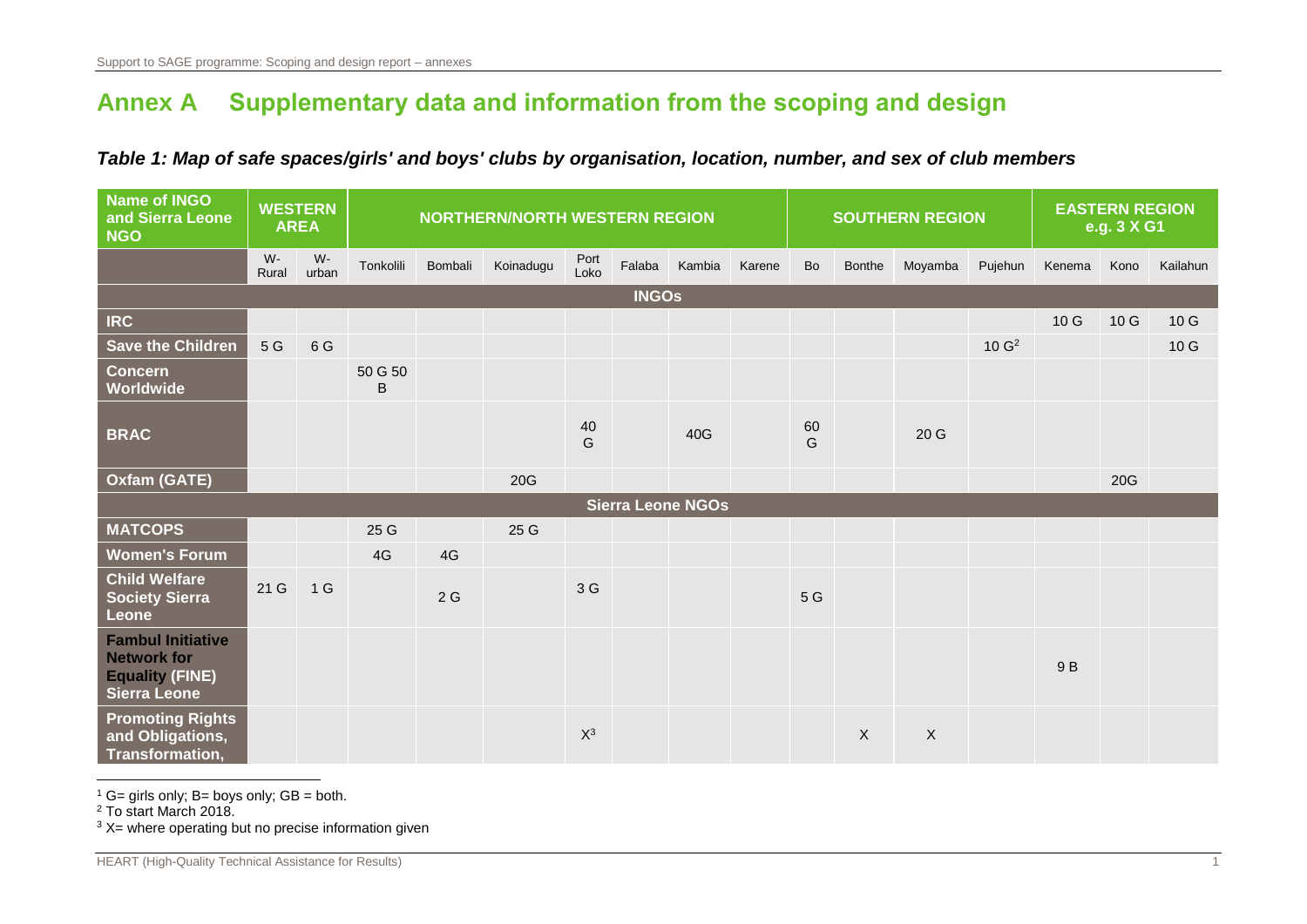| Education,<br><b>Commitment, and</b><br><b>Tolerance</b><br>(PROTECT) |      |                  |            |    |     |     |     |     |     |     |                  |     |     |
|-----------------------------------------------------------------------|------|------------------|------------|----|-----|-----|-----|-----|-----|-----|------------------|-----|-----|
| <b>Gina's Children</b><br><b>Foundation (GCF)</b>                     |      |                  |            |    |     | X   |     |     |     |     |                  |     |     |
| <b>Pikin-to-Pikin</b>                                                 |      |                  |            |    |     |     |     |     |     | X   |                  |     |     |
| <b>LIFT Sierra Leone</b>                                              |      | 3G<br>3B         | 3 G 3 B    |    |     |     |     |     |     |     |                  |     |     |
| <b>Youth Action For</b><br>Self-Development                           |      | $1$ GB           |            |    |     |     |     |     |     |     |                  |     |     |
| <b>SUBTOTALS</b><br><b>SAFE</b><br><b>SPACES/CLUBS</b>                | 26 G | 10G<br>3B<br>1GB | 82G<br>53B | 4G | 45G | 43G | 40G | 65G | 20G | 10G | $\frac{10G}{9B}$ | 30G | 20G |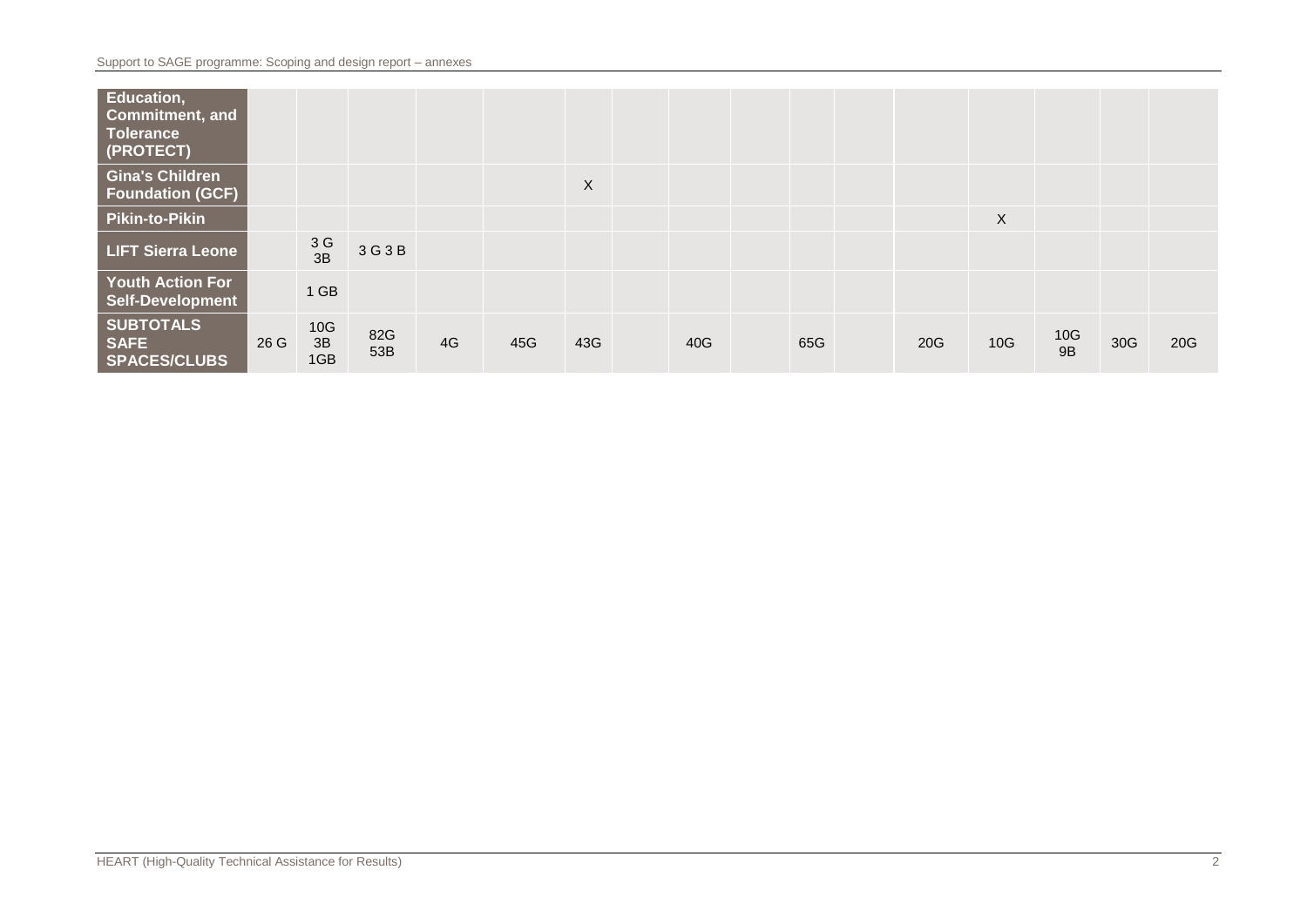**Table 2: Five case study programmes and the Salone Network Standards**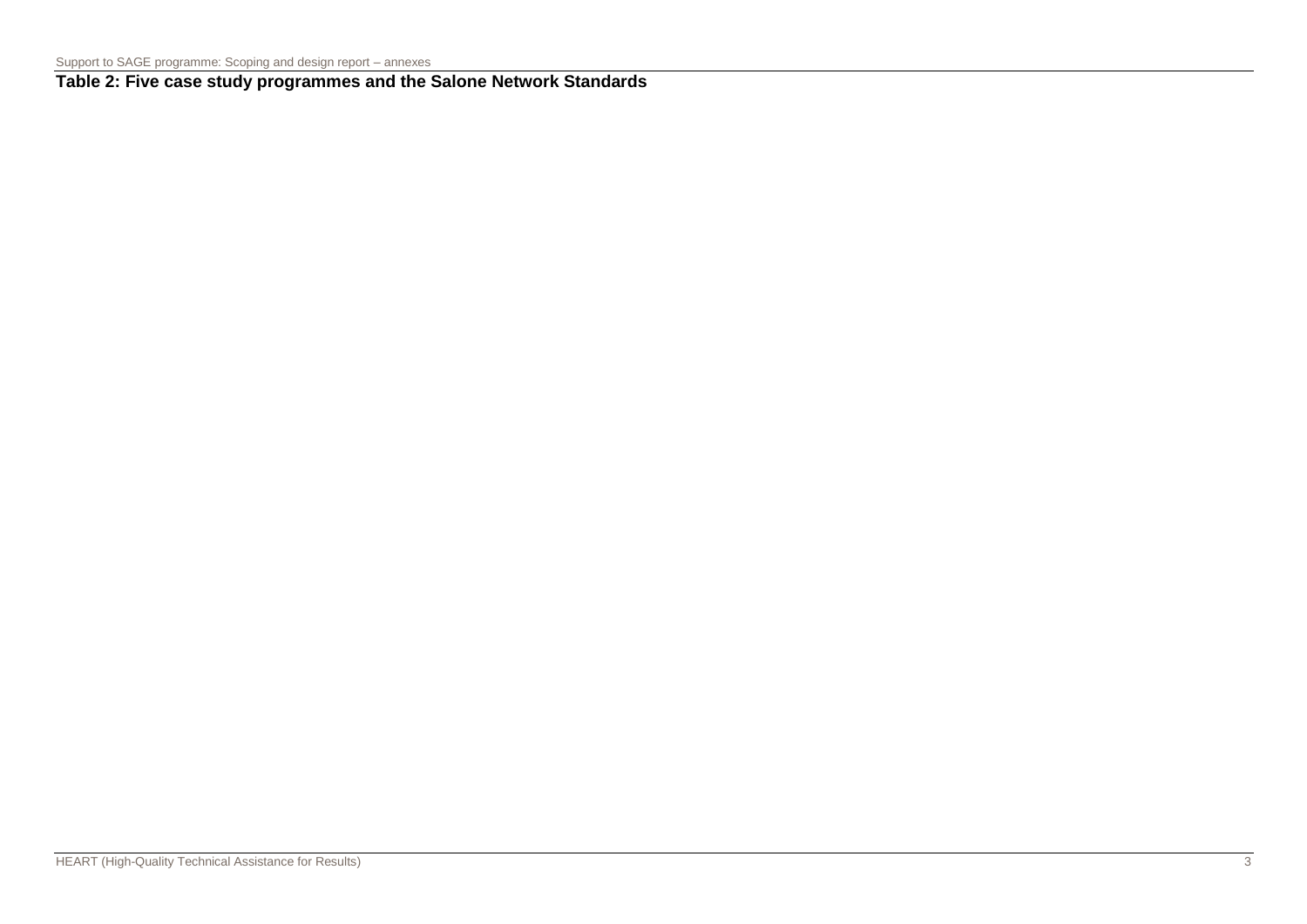Support to SAGE programme: Scoping and design report – annexes

| <b>Salone action group</b><br>network: draft standards                                                                                                                                                                                                   | <b>BRAC</b><br><b>Port Loko-</b><br><b>Town: Upper Falaba</b><br>and Kanem                                                                                                                                                                                                     | <b>CONCERN Tonkolili-</b><br><b>Makelleh</b>                                                                                                                                                                                                                                                            | <b>MATCOPS Tonkolili:</b><br><b>Bumbuna</b>                                                                                                                                           | <b>IRC Kenema:</b><br>Largo                                                                                                                                                                                                                                                                                      | <b>SCF Western Urban:</b><br><b>Murray Town</b>                                                                                                                                                              |
|----------------------------------------------------------------------------------------------------------------------------------------------------------------------------------------------------------------------------------------------------------|--------------------------------------------------------------------------------------------------------------------------------------------------------------------------------------------------------------------------------------------------------------------------------|---------------------------------------------------------------------------------------------------------------------------------------------------------------------------------------------------------------------------------------------------------------------------------------------------------|---------------------------------------------------------------------------------------------------------------------------------------------------------------------------------------|------------------------------------------------------------------------------------------------------------------------------------------------------------------------------------------------------------------------------------------------------------------------------------------------------------------|--------------------------------------------------------------------------------------------------------------------------------------------------------------------------------------------------------------|
| <b>Community selection and</b><br>entry<br>programme:<br>communities are selected<br>according to clear criteria;<br>programme staff gather<br>estimated community size<br>prior to girl roster.                                                         | Highest rate of teenage<br>pregnancy.                                                                                                                                                                                                                                          | Statistical findings of high<br>rates of vulnerability.                                                                                                                                                                                                                                                 | Unknown, two clubs per<br>community.                                                                                                                                                  | Unknown.                                                                                                                                                                                                                                                                                                         | High teenage pregnancy<br>rates.                                                                                                                                                                             |
| Meeting space for girls' clubs:<br>located in area of community<br>that is in reach of girls (based<br>on community resource<br>mapping/girl roster);<br>private space where girls will<br>not be overheard;<br>space for 30 girls to gather at<br>once. | Safe Spaces- rented in<br>community by BRAC at SLL<br>50,000 per month.<br>Two safe space premises<br>visited (Upper Falaba and<br>Kanem) very small and<br>cramped. Girls sat on rugs<br>on floor. In one the mentor<br>sat on an African drum in<br>the middle of the group. | Safe Space has been<br>identified in classroom of<br>newly constructed<br>community school- no<br>rental- building unfinished,<br>little furniture. Smart Water,<br>Sanitation and Hygiene<br>(WASH) toilets on site.<br>Open air community hall<br>and rooms for associated<br>programme activities.   | Safe Space in community<br>provided space that was not<br>visited; no rental. Met with<br>girls in a school<br>classroom/s.<br>School desks and benches.                              | Safe Space in spacious,<br>open air Women's Centre<br>building- no rental.<br>Concerns (girls and mentors)<br>that space is insufficiently<br>private.<br>No toilet facilities and<br>members not permitted to<br>use nearby health centre. In<br>rainy season have to meet<br>elsewhere because of<br>flooding. | Club for adolescent<br>mothers located in veranda<br>of building.<br>No rental, owner of<br>premises Community Focal<br>Point.                                                                               |
| <b>Girl roster and recruitment:</b><br>conduct girl roster, visiting<br>every household in<br>community to produce<br>'snapshot' view of girls,<br>households;<br>use girl roster to identify<br>priority segments of girls.                             | Girl Roster Tool. Girls<br>voluntarily join the safe<br>space. Priority to Ebola<br>orphans, orphans, informal<br>foster home.                                                                                                                                                 | Use Concern's own 10<br>criteria to select for in<br>school club. For out-of-<br>school club, look at poverty,<br>based on Concern's<br>definition of assets. Take<br>in-school, out-of-school,<br>and never. Prioritise<br>premature dropped out<br>girls.<br>Target number of girls not<br>specified. | Girl Roster Tool, target in-<br>school, out-of-school<br>(including pregnant and<br>lactating mothers). For<br>those in school, focus on<br>those from less privileged<br>background. | Used IRC own selection<br>criteria then mentors did<br>house-to-house survey and<br>IRC verified.                                                                                                                                                                                                                | Girl Roster Tool with follow-<br>up house-to-house survey<br>as number of Adolescent<br>Mothers identified by tool<br>too great (60 for 20 places).<br>Teenage mothers in and<br>out of school with a child. |
| Age segmentation:<br>form two clubs of 15-30 girls<br>each, based on age segments<br>(9-13, 14-19 years).                                                                                                                                                | Theoretically girls<br>segmented (9-13 and 14-<br>19) but in practice both age<br>cohorts meet together.<br>Thirty girls per space.                                                                                                                                            | Mixed class LST;<br>segmented by age (9-13<br>and 14-19), number per<br>space unknown.                                                                                                                                                                                                                  | Two groups segmented<br>$(10-14)$ and $(15-19)$ meet<br>separately. Fifteen girls in<br>each segmented space.                                                                         | Two groups segmented (10-<br>14 and 15-19). We met<br>mixed group at the visit.<br>Twenty girls per space.                                                                                                                                                                                                       | Adolescent mothers aged<br>15-18; no girls in younger<br>cohort. Twenty girls per<br>club.                                                                                                                   |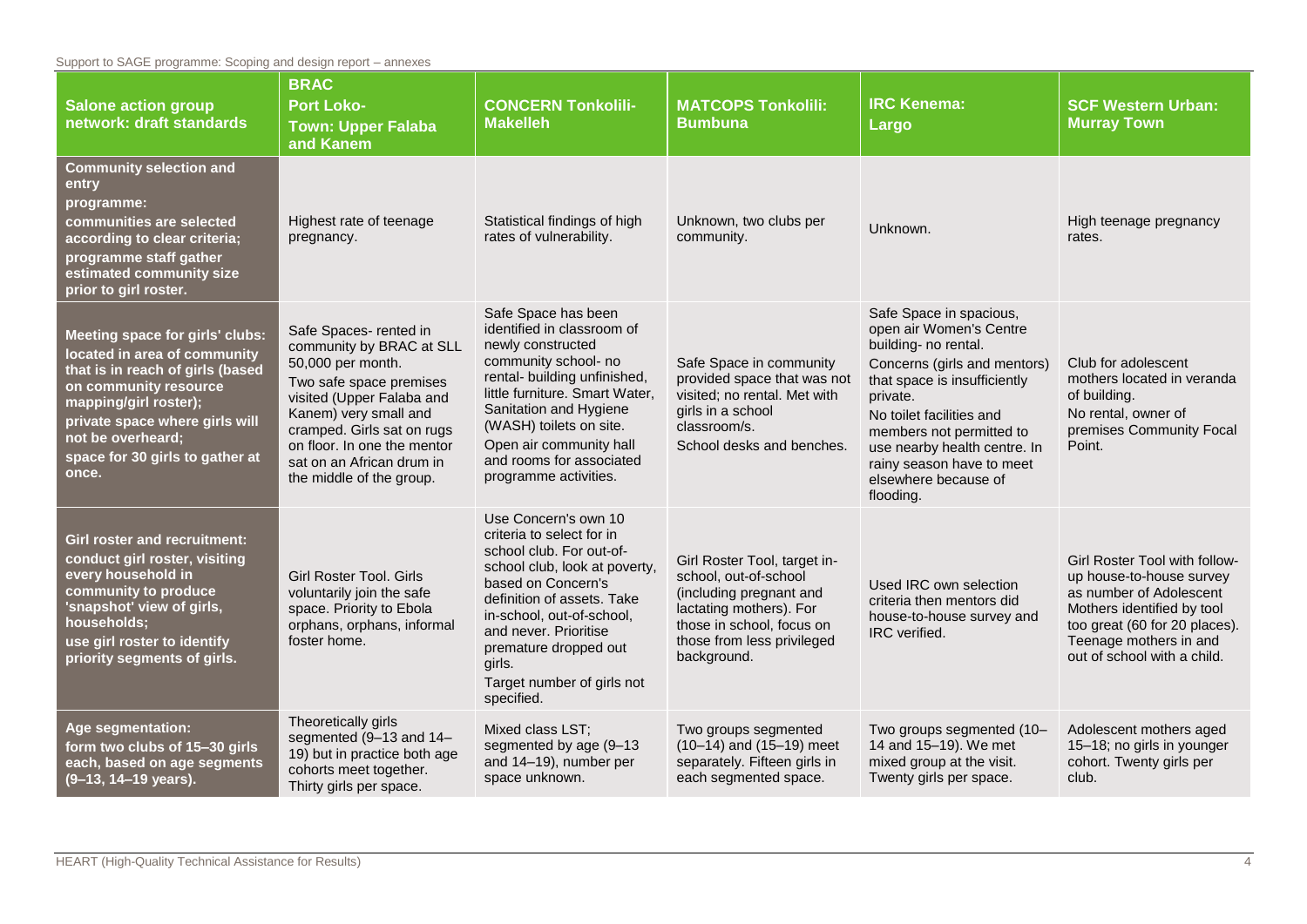Support to SAGE programme: Scoping and design report – annexes

| <b>Regularity:</b><br>safe space available for at<br>least six hours per week;<br>no more than a one-week<br>break in programming for<br>holidays, etc.                                                                | Daily from 14.00-18.00 for<br>five days a week even on<br>holidays.<br>Intended that two age<br>cohorts would meet<br>consecutively but in practice<br>they meet together. | Not yet started but will be<br>two days a week. However,<br>LST for 10 weeks then<br>graduation.                          | Three times a week-<br>Monday, Wednesday, and<br>Saturday 4-6pm.                                                                                                         | Once a week-Thursday 3-<br>5pm.                                                                                                                                    | Every Saturday: 15.00-<br>16.30/17:00.<br>Life Skills Group 17:00-<br>18:00.                                                                                                   |
|------------------------------------------------------------------------------------------------------------------------------------------------------------------------------------------------------------------------|----------------------------------------------------------------------------------------------------------------------------------------------------------------------------|---------------------------------------------------------------------------------------------------------------------------|--------------------------------------------------------------------------------------------------------------------------------------------------------------------------|--------------------------------------------------------------------------------------------------------------------------------------------------------------------|--------------------------------------------------------------------------------------------------------------------------------------------------------------------------------|
| <b>Register and attendance:</b><br>mentors use register to enrol<br>each girl and record<br>demographic information and<br>girls who drop out are<br>replaced with intentionally<br>selected members from<br>segments. | Register available. If an<br>adolescent girl member is<br>absent from the club for<br>three consecutive months<br>with no good reason she is<br>asked to leave the club.   | Not yet started. However,<br>LST course has register.                                                                     | Believe there is a register.                                                                                                                                             | There is a register that the<br>girls have to sign.                                                                                                                | There is a<br>register/attendance form. If<br>girl gets pregnant, she has<br>to leave the group.                                                                               |
| <b>Selection of mentors:</b><br>use girl roster to identify pool<br>of potential mentors;<br>two mentors for each<br>platform; each meeting<br>attended by at least one<br>mentor.                                     | One adolescent girl per safe<br>space aged between 16-19<br>years (two visited aged 17<br>years each).<br>Selected by the girls.                                           | Will have 1 male 1 female<br>aged between 18-35.                                                                          | 50 mentors total for the 30<br>clubs with age range 19-25<br>years. Initially community<br>chosen but some could not<br>read or write so MATCOPS<br>had to do selection. | 2 mentors per club; age<br>range 18-25 years<br>Two young female teachers<br>(aged 22 and 25 years) are<br>mentors working together.<br>Girls select their mentor. | One male (aged 27) and<br>one woman aged 45 years.<br>Also facilitators of LST to<br>mixed-sex groups of<br>adolescents (not including<br>Adolescent Mothers) -<br>same sites. |
| <b>Remuneration of mentors:</b><br>each mentor receives stipend<br>(standard: SLL 138,000) on<br>schedule.                                                                                                             | SLL 70,000 per month plus<br>transport.                                                                                                                                    | Per diem of unspecified<br>amount.                                                                                        | Started at SLL 250,000 per<br>month reduced to SLL<br>138,000 plus transport<br>when doing outreach.                                                                     | SLL 150,000 per month.<br>Mentors selected by the<br>girls.                                                                                                        | SLL 200,000 per month.                                                                                                                                                         |
| Induction and training of<br>mentors.                                                                                                                                                                                  | 1 week leadership training<br>along with a BRAC manual.                                                                                                                    | To be organised once in<br>place. However, the youth<br>committees receive LST<br>and community mobilisation<br>training. | Initial training with<br>consultant and then further<br>training with Population<br>Council mentorship and<br>capacity-building.                                         | Had initial 5 days mentorship<br>training.                                                                                                                         | 1 week initial training.                                                                                                                                                       |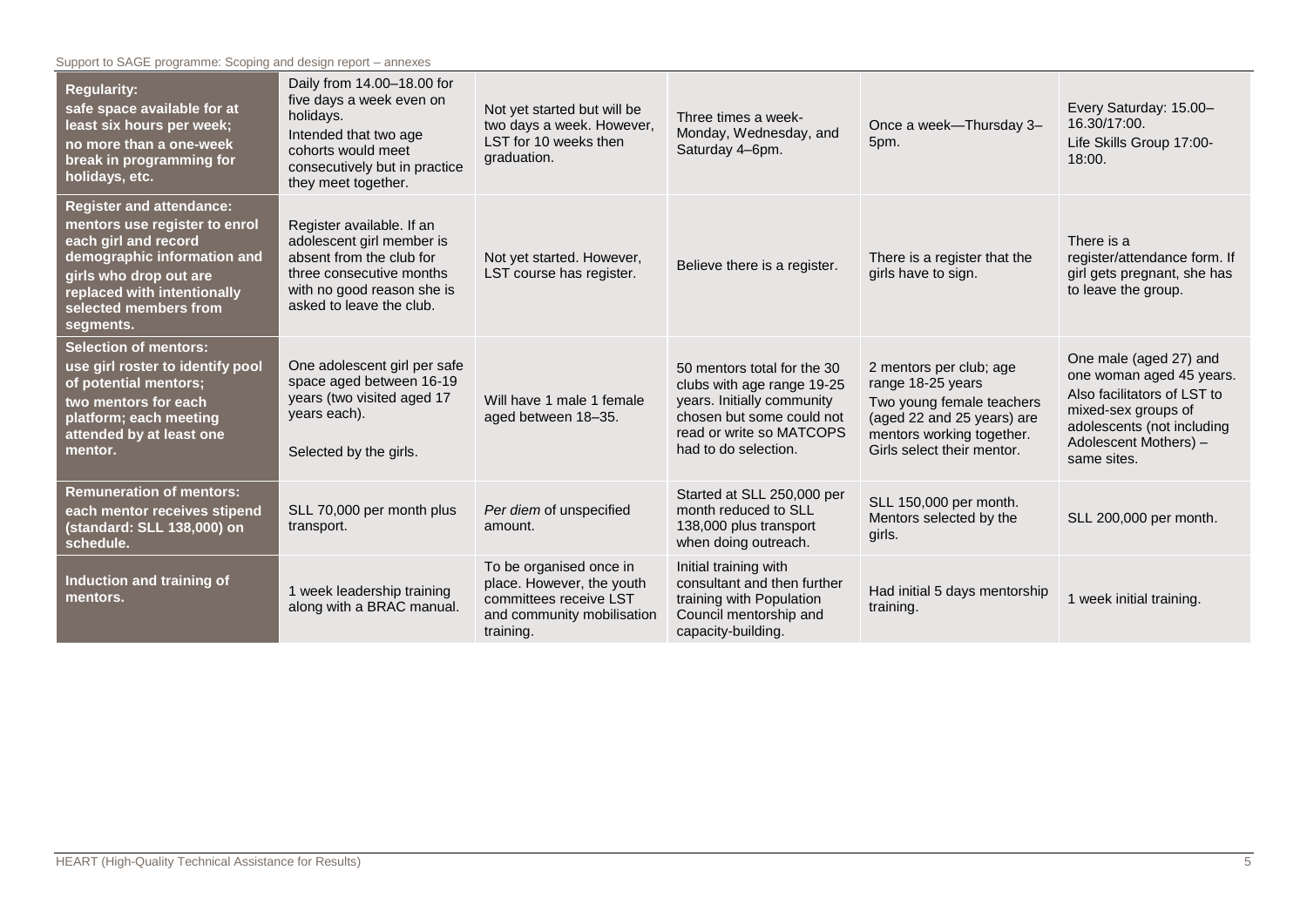| <b>Curriculum:</b><br>each session has clear topics;<br>each session has mix of<br>activities, including games,<br>group learning, etc.                  | Use Government Life skills<br>manual modified along with<br>a BRAC manual. Do games<br>and sport, reading and<br>writing. Literacy and<br>numeracy for out-of-school<br>or never been.<br>Girls keen on sports (Friday<br>afternoons) which include<br>football, volley ball, etc. | Government LST manual.<br>Also have separate<br>livelihoods and education<br>programme.                      | Use Government Life skills<br>manual. Do dramas and<br>community outreach.<br>Younger girls performed a<br>play for us on hygiene and<br>cleanliness in the home-<br>also involved older girl and<br>ended session with singing<br>about career aspirations<br>and they don't want child<br>marriage. Livelihood<br>training available in<br>tailoring, hairdressing and<br>catering. | Use Government Life skills<br>manual although at the visit<br>they were using the IRC<br>advocacy manual. Consult<br>girls on topics to teach. 3<br>topics per month. | No training manual for<br>Adolescent Mothers. Topics<br>on pregnancy prevention<br>and end child marriage<br><b>SCF Manual for LST</b><br>(different groups of boys)<br>and girls- mixed). Skills<br>training for out-of-school on<br>tailoring, hairdressing and<br>catering. |
|----------------------------------------------------------------------------------------------------------------------------------------------------------|------------------------------------------------------------------------------------------------------------------------------------------------------------------------------------------------------------------------------------------------------------------------------------|--------------------------------------------------------------------------------------------------------------|---------------------------------------------------------------------------------------------------------------------------------------------------------------------------------------------------------------------------------------------------------------------------------------------------------------------------------------------------------------------------------------|-----------------------------------------------------------------------------------------------------------------------------------------------------------------------|--------------------------------------------------------------------------------------------------------------------------------------------------------------------------------------------------------------------------------------------------------------------------------|
| <b>Management and supervision:</b><br>programme staff are trained in<br>and have on hand a standard<br>registration form and<br>monitoring tool on hand. | Monthly refresher meetings,<br>programme staff for daily<br>monitoring of clubs so visit<br>each club at least three<br>times a month.                                                                                                                                             | Have Community<br><b>Conversation Officers</b><br>(CCOs) based in the<br>community to oversee<br>activities. | Have quarterly refresher<br>training and exchange<br>visits. Community-based<br>programme staff visit the<br>clubs.                                                                                                                                                                                                                                                                   | District level refresher<br>training and experience<br>sharing. Field staff visit the<br>spaces.                                                                      | 4 day refresher training<br>twice a year. Field staff visit<br>the club.                                                                                                                                                                                                       |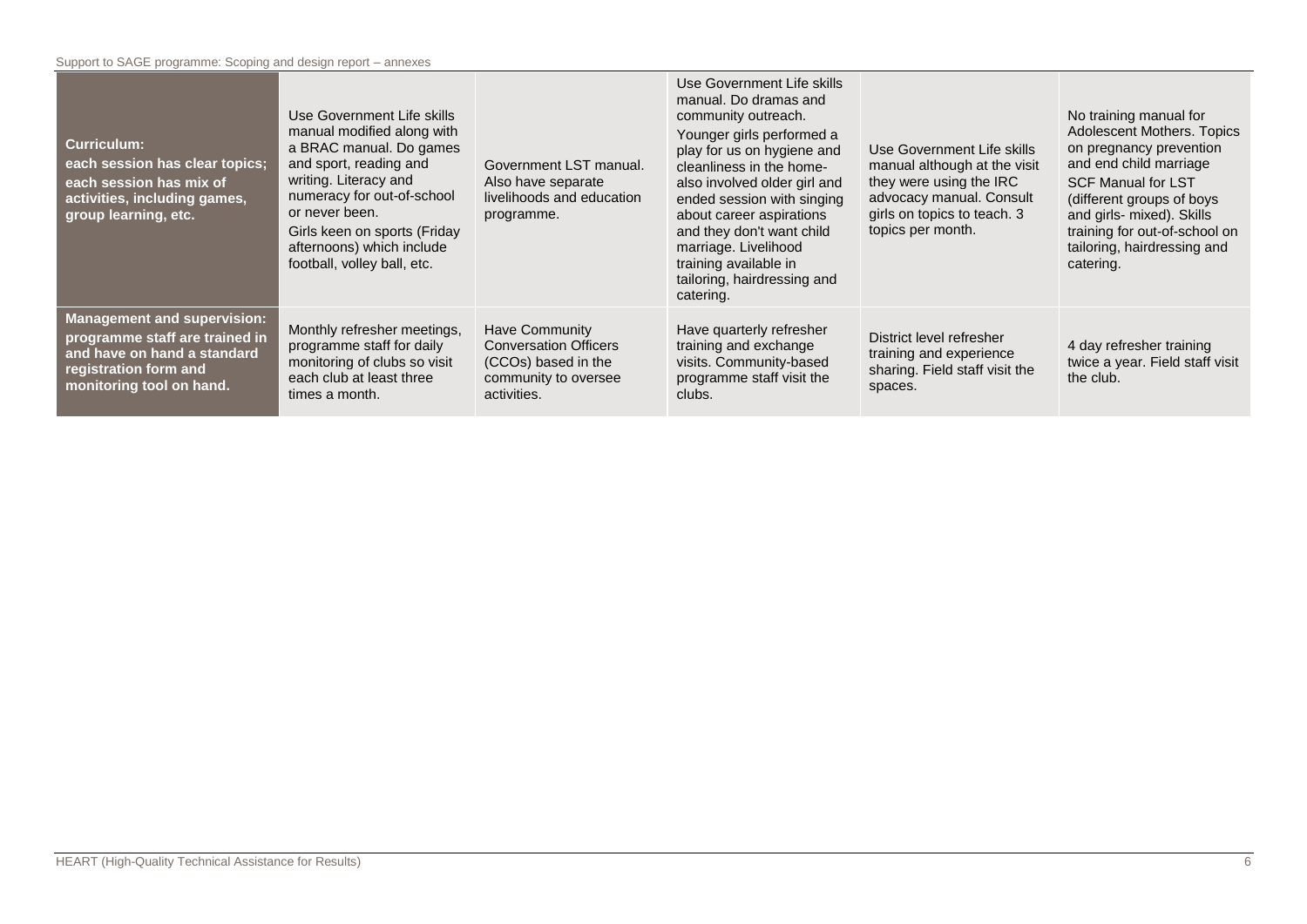### **Table 3: Some key findings from 2013 Sierra Leone Demographic Health Survey**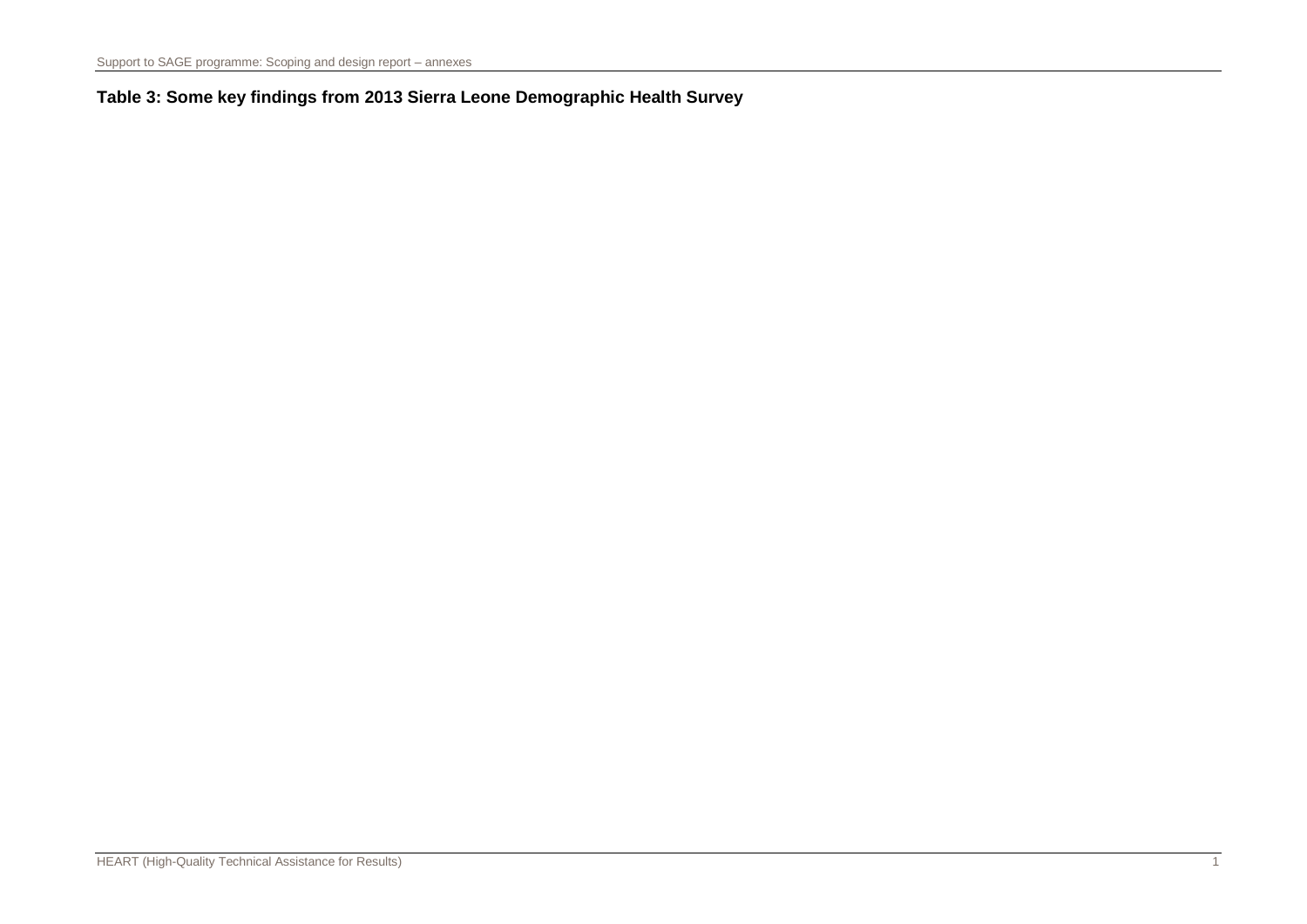### Support to SAGE programme: Scoping and design report – annexes

| <b>ISSUE</b>                                                                                            | <b>REGION</b>                                                                                          | <b>DISTRICT/S</b>                                                                                         |                                                                         |                                                                 | <b>EDUCATION</b>                                                                           |                                                                            | <b>WEALTH</b>                                                            |                                                                                |  |
|---------------------------------------------------------------------------------------------------------|--------------------------------------------------------------------------------------------------------|-----------------------------------------------------------------------------------------------------------|-------------------------------------------------------------------------|-----------------------------------------------------------------|--------------------------------------------------------------------------------------------|----------------------------------------------------------------------------|--------------------------------------------------------------------------|--------------------------------------------------------------------------------|--|
|                                                                                                         | <b>MOST</b><br><b>AFFECTED</b>                                                                         | <b>LEAST</b><br><b>AFFECTED</b>                                                                           | <b>MOST</b><br><b>AFFECTED</b>                                          | <b>LEAST</b><br><b>AFFECTED</b>                                 | <b>MOST</b><br><b>AFFECTED</b>                                                             | <b>LEAST</b><br><b>AFFECTED</b>                                            | <b>MOST</b><br><b>AFFECTED</b>                                           | <b>LEAST</b><br><b>AFFECTED</b>                                                |  |
| <b>Polygamous</b><br>marriage                                                                           | Northern<br>45% of unions.                                                                             | Western 16% of<br>unions.                                                                                 | Kambia 53% of<br>unions.                                                | Western<br>Urban 15% of<br>unions.                              | No education<br>39% of women.                                                              | Secondary<br>education<br>18% of women.                                    | Four lower<br>quintiles.                                                 | Highest<br>wealth<br>quintile.                                                 |  |
| <b>Early marriage</b><br>64% girls married<br>by 20 years                                               |                                                                                                        |                                                                                                           | Koinadugu<br>median age 15.9<br>years.                                  | Western<br>Urban<br>median age<br>20.8 years.                   | Less education.                                                                            | More education.                                                            | Lower wealth<br>quintiles.                                               | Higher wealth<br>quintiles.                                                    |  |
| <b>Adolescent sex-</b><br>more than 8 in 10<br>women first sex by<br>age $204$                          |                                                                                                        |                                                                                                           |                                                                         |                                                                 | No education.                                                                              | Some secondary<br>education.                                               | Lowest wealth<br>quintile.                                               | Highest<br>wealth<br>quintile. <sup>5</sup>                                    |  |
| Early motherhood<br>56% of women<br>were mothers by<br>age 20                                           | Eastern region<br>median age at first<br>birth 19.1 years.                                             | Western region<br>median age at first<br>birth<br>20.0 years.                                             | Pujehun and<br>Koinadugu<br>median age at<br>first birth<br>18.6 years. | Western<br>Urban<br>median age at<br>first birth<br>20.1 years. | <b>No</b><br>education/primary<br>education<br>median age at<br>first birth 19.1<br>years. | Secondary/higher<br>education<br>median age at<br>first birth<br>21 years. | Lowest wealth<br>quintile<br>median age at<br>first birth<br>19.1 years. | Highest<br>wealth<br>quintile<br>median age<br>at first birth<br>20 years. $6$ |  |
| <b>Teenage pregnancy</b><br>28% of adolescents<br>aged 15-19 have<br>begun<br>childbearing <sup>7</sup> | Southern region<br>33% of total.                                                                       | Western region<br>18% of total.                                                                           | Pujehun<br>48% of total.                                                | Western<br>Urban<br>16% of total.                               | No education<br>46% of total.                                                              | Secondary/higher<br>education<br>22% of total.                             | Lowest wealth<br>quintile<br>36% of total.                               | Highest<br>wealth<br>quintile<br>14% of total.                                 |  |
| <b>Multiple partners:</b><br>higher risk sex <sup>8</sup>                                               | Southern region-<br>women; <sup>9</sup><br>Western region-<br>men.                                     |                                                                                                           |                                                                         |                                                                 | No education.                                                                              |                                                                            | Lowest wealth<br>quintile.                                               |                                                                                |  |
| <b>Transactional sex:</b><br>men's behaviour <sup>10</sup>                                              | Men more likely to<br>pay for sex:<br>Eastern region-<br>(8%), Southern<br>region 10%<br>Western (9%). | Northern region-<br>men less likely to<br>pay for sex (2%)<br>so fewer women<br>likely to be<br>affected. |                                                                         |                                                                 |                                                                                            |                                                                            |                                                                          |                                                                                |  |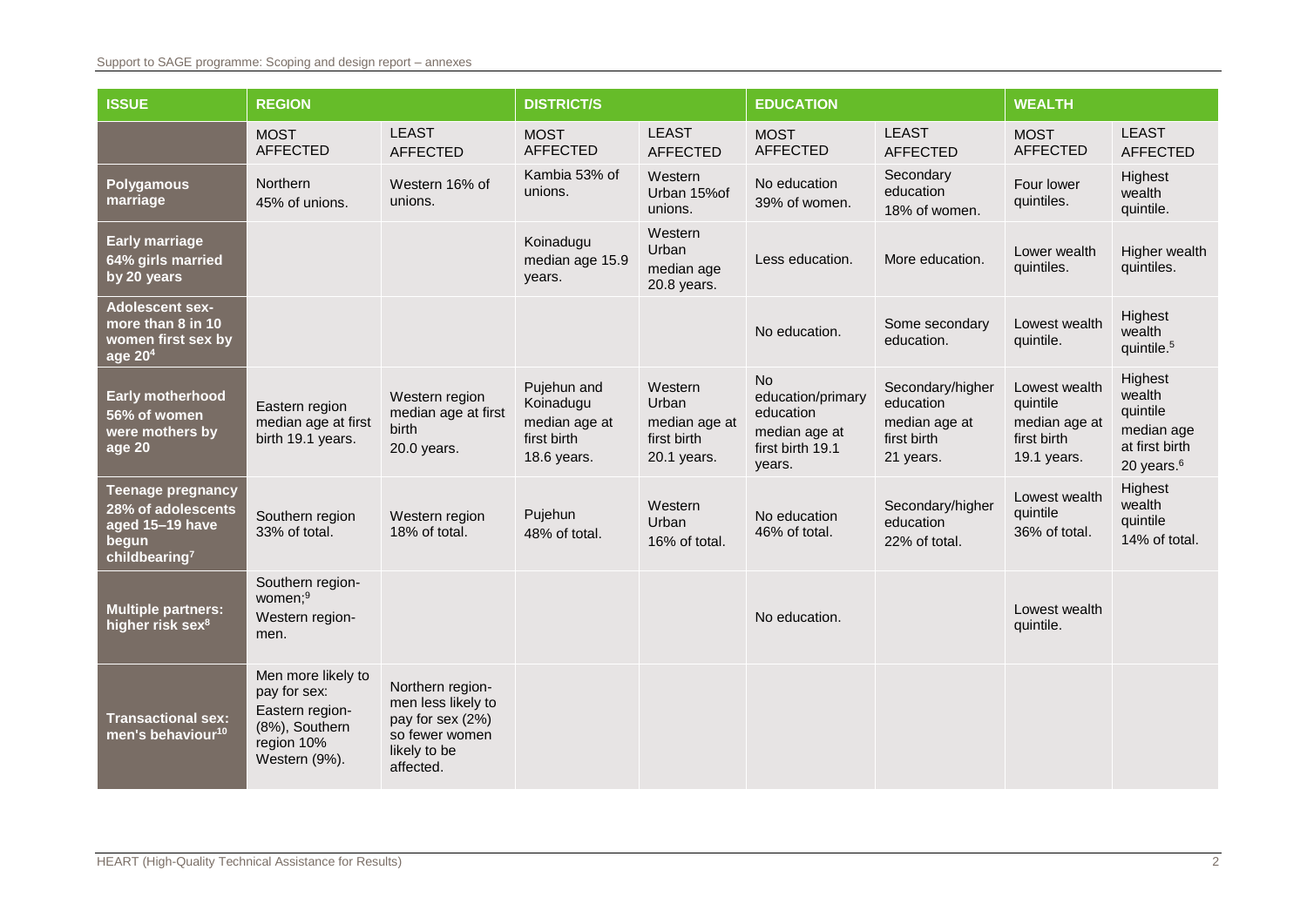| <b>Cross-generational</b><br>sexual partners:<br>22% of adolescent<br>girls age 15-19<br>reported having<br>sexual intercourse<br>with a man 10 or<br>more years older <sup>11</sup> | Women age 18-19<br>living in rural<br>areas.                                                                             |                                                                                                                                   |  | No education. |                       |                            |
|--------------------------------------------------------------------------------------------------------------------------------------------------------------------------------------|--------------------------------------------------------------------------------------------------------------------------|-----------------------------------------------------------------------------------------------------------------------------------|--|---------------|-----------------------|----------------------------|
| <b>Violence against</b><br>adolescent girls:<br>physical violence<br>during pregnancy<br>experienced more<br>by those aged 15-<br>19 (12%) than older<br>women <sup>12</sup>         | Northern region-<br>violence during<br>pregnancy<br>11% of total.                                                        | Eastern region-<br>violence during<br>pregnancy<br>6% of total.                                                                   |  |               | Primary<br>education. | Fourth wealth<br>quintile. |
| FGM/C:<br>among women<br>aged 15-19, 74%<br>were circumcised;<br>95% women aged<br>30 or older were<br>$circ$ umcised <sup>13</sup>                                                  | Northern region<br>(96% of all women<br>aged 15-49) one<br>in five women<br>$(21%)$ were<br>circumcised<br>before age 5. | Western region<br>(76% of all women<br>aged 15–49);<br>Southern region<br>33% of women<br>were circumcised<br>at age 15 or older. |  |               |                       |                            |

<sup>12</sup> p. 276.

 $\overline{a}$ 

 $13$  p. 299.

<sup>&</sup>lt;sup>4</sup> Two in ten women aged 20–49 first had sexual intercourse by age 15, nearly seven in ten by age 18, and more than eight in ten by age 20. The median age at first sex among women aged 20–49 is 16.5 years, nearly two years younger than women's median age at first marriage (18.2 years): p. 58.

<sup>&</sup>lt;sup>5</sup> The median age of first sex for men is 18.2 years; there is little variation by place of residence, education, or wealth: p. 59.

<sup>&</sup>lt;sup>6</sup> Women with no education have the same median age at first birth as women with primary education (19.1 years), but this rises significantly by two years to 21 for women with secondary education; for women in the lowest wealth quintile, the age of first birth is 19.1, compared to women in the highest wealth quintile (where it is 20.0 years): p. 73.

<sup>&</sup>lt;sup>7</sup> At the time of the 2013 survey, 22% of women aged 15–19 have had a live birth and 6% were pregnant with their first child. Rates of adolescent motherhood increase steadily from age 15 to 19: p. 73.

<sup>&</sup>lt;sup>8</sup> Sex in the previous 12 months, with two or more sexual partners: p. 211.

<sup>9</sup> A lower percentage of women in the Southern region used condoms at their last sexual intercourse than women in other regions: p. 211.

<sup>&</sup>lt;sup>10</sup> In the 2013 SLDHS, male respondents who had had sex in the 12 months preceding the survey were asked about their relationship with their partners, with the option of reporting a sex worker as a partner. In addition, they were asked a direct question as to whether they had paid anyone in exchange for sex in the previous 12 months. Men who engaged in transactional sex were asked about condom use during the last paid sexual encounter: p. 214.

<sup>11</sup> Men aged 18–19 reported very few instances of cross-generational sexual intercourse: p. 229.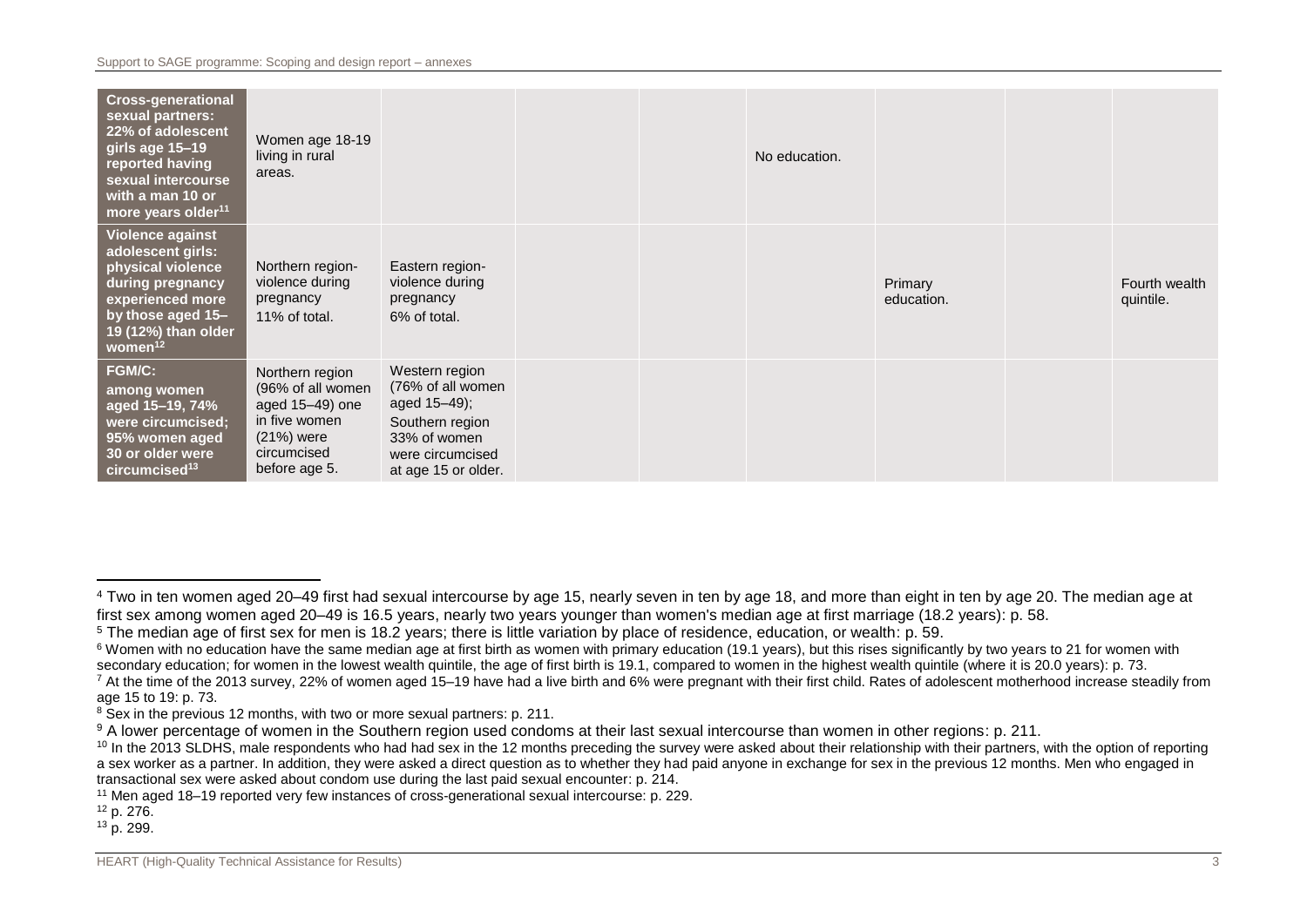# <span id="page-12-0"></span>**Annex B Scoping and design process**

### **B.1 Understanding of the Terms of Reference**

As specified in the Terms of Reference for component one of the DFID Sierra Leone SAGE programme, the overall objective of the assignment is to ensure that SAGE redesign and implementation plans are based on a thorough understanding of the evidence base on adolescent girls' empowerment and the Sierra Leonean context (Terms of Reference below).

Specific objectives are to i) map out current adolescent girl programming in Sierra Leone, particularly interventions targeting girls and boys through safe spaces; ii) assess the effectiveness of these interventions in delivering outcomes for adolescent girls related to Sexual and Reproductive Health Rights (SRHR), education, GBV, FGM/C, child marriage, access to economic assets, attitudinal, and behavioural and social norm change; iii) identify complementarity between these interventions and SAGE and any gaps in SAGE design; iv) provide recommendations on the delivery model and mechanisms for component one of the SAGE programme, and to suggest alternatives to the safe spaces model (provided there is an evidence-based argument for doing so); and v) indicate the capacity-building needs of potential SAGE implementing partners for component one, that would be needed to support SAGE delivery and longer-term sustainability.

The scope of the work relates primarily to component one of the SAGE programme (i.e., the delivery of integrated services through a safe spaces model). At the same time, given the interconnectedness of the issues confronting adolescent girls in contemporary Sierra Leone, the assessment contributes to thinking on delivery mechanisms for component two targeting HTP and to the linkages between the SAGE components.

### **B.2 Methodology**

The methodology used to conduct the scoping and design exercise combined a desk review of documentation and stakeholder consultations conducted at national, decentralised district and chiefdom levels in Sierra Leone. The consultations with stakeholders at all levels were participatory; designed to ascertain views and perceptions and to collect evidence about what works or not in the Sierra Leone context. Particular emphasis was given to eliciting the views of the adolescent beneficiaries themselves. Key questions outlined in the table below guided the scoping and design process.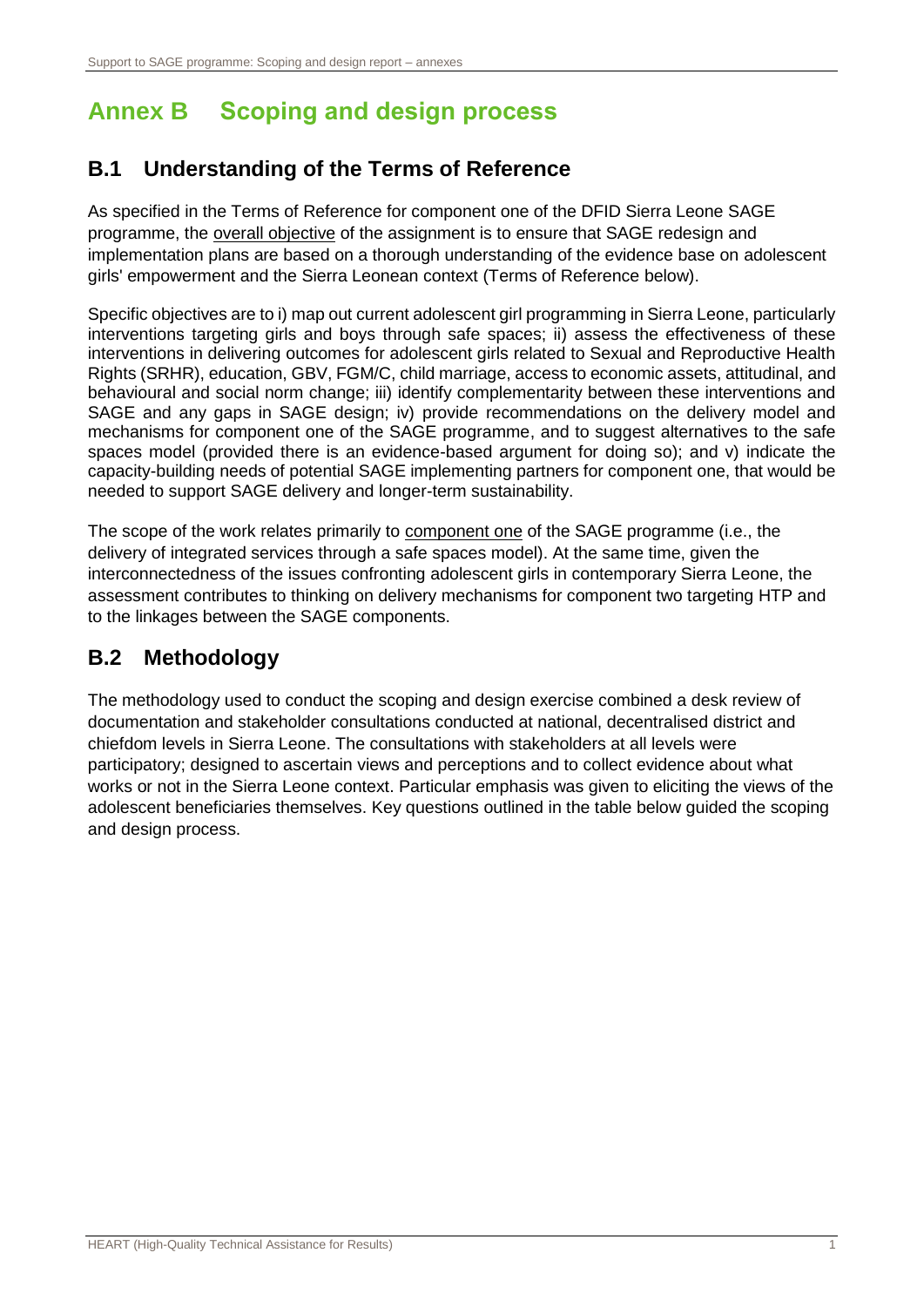### **Table 1: Key scoping and design questions**

|     |    | <b>Key questions</b>                                                                                                                                                                                                                                                                                                                                |
|-----|----|-----------------------------------------------------------------------------------------------------------------------------------------------------------------------------------------------------------------------------------------------------------------------------------------------------------------------------------------------------|
|     |    | 1) Which organisations are currently delivering safe spaces in Sierra Leone?                                                                                                                                                                                                                                                                        |
|     |    | 2) Where are safe spaces being delivered geographically and who is being reached, including girls<br>and boys with disabilities?                                                                                                                                                                                                                    |
|     | 3) | What are the objectives of these interventions (including, e.g., those related to SRHR, education,<br>GBV, FGM/C, child marriage, access to economic assets, attitudinal, behavioural and social norm<br>change)?                                                                                                                                   |
|     | 4) | What types of delivery model are being used, including but not limited to curriculum content,<br>structure of safe spaces? To what extent and how is the wider community being engaged? To<br>what extent and how are safe spaces linked with other services or interventions (e.g. GBV, formal<br>education, SRHR and economic asset development)? |
|     |    | 5) What is known about the impact and sustainability of these different models (e.g. what do reviews<br>and evaluations demonstrate, what learning has been gathered)?                                                                                                                                                                              |
|     |    | 6) What are the gaps in delivery, if any, and what recommendations can be made to strengthen<br>outcomes for adolescent girls through a safe spaces model in Sierra Leone?                                                                                                                                                                          |
|     | 7) | What, if any, are alternative approaches to delivery of girls' empowerment that have not been<br>considered in the SAGE business case?                                                                                                                                                                                                              |
|     | 8) | What are applicable examples of girls' empowerment interventions in Sierra Leone or other<br>countries?                                                                                                                                                                                                                                             |
|     | 9) | If applicable, what is the evidence base for the success or not of these interventions?                                                                                                                                                                                                                                                             |
|     |    | 10) What, if any, are alternative approaches to delivery of integrated services for adolescent girls that<br>have not been considered in the SAGE business case?                                                                                                                                                                                    |
|     |    | 11) What are applicable examples of integrated service delivery interventions in Sierra Leone or other<br>countries?                                                                                                                                                                                                                                |
|     |    | 12) If applicable, what is the evidence base for the success or not of these interventions?                                                                                                                                                                                                                                                         |
|     |    | 13) What capacity do the organisations currently delivering these interventions have to manage donor<br>funds and to scale up delivery?                                                                                                                                                                                                             |
|     |    | 14) What approaches are being used to monitor and evaluate interventions to empower and support<br>adolescent girls, and how rigorous are they methodologically?                                                                                                                                                                                    |
|     |    | 15) What are the capacity development needs of implementing organisations, particularly local civil<br>society organisations targeting adolescent girls' empowerment? In particular, what types of<br>capacity development are required to support SAGE delivery and the longer-term sustainability<br>and effectiveness of these organisations?    |
|     |    | 16) What delivery models would maximise outcomes for adolescent girls, particularly those who are<br>most vulnerable including out-of-school girls and girls with disabilities?                                                                                                                                                                     |
|     |    | 17) What delivery models would add greatest value to work already underway in Sierra Leone and<br>optimise outcomes for adolescent girls?                                                                                                                                                                                                           |
|     |    | 18) What delivery models and mechanisms would deliver the most sustainable outcomes for<br>adolescent girls in the short and long term?                                                                                                                                                                                                             |
| B.3 |    | The scoping and design process                                                                                                                                                                                                                                                                                                                      |

The scoping and design process comprised a preliminary desk review of national strategy documents national surveys and global evidence; and consultations with national level stakeholders (multi-lateral, bi-lateral, government, and international and national NGOs). The following programmes were selected for deeper scrutiny through two field missions, the first to Port Loko and Tonkolili, the second to Kenema and Western Urban (i.e. Freetown). a) BRAC safe space interventions entitled 'ELA clubs' in Port Loko; b) Concern Worldwide's integrated ASRH programme with strong community engagement and adolescent empowerment component in Tonkolili; c) MATCOPS, a national NGO, with established programme of safe spaces or girls' clubs implemented in Tonkolili (MATCOPS also operates in Koinadugu district); d) IRC safe spaces in Kenema which integrates human rights advocacy into adolescent girl's empowerment programming; and e) Save the Children's safe space intervention targeting vulnerable adolescent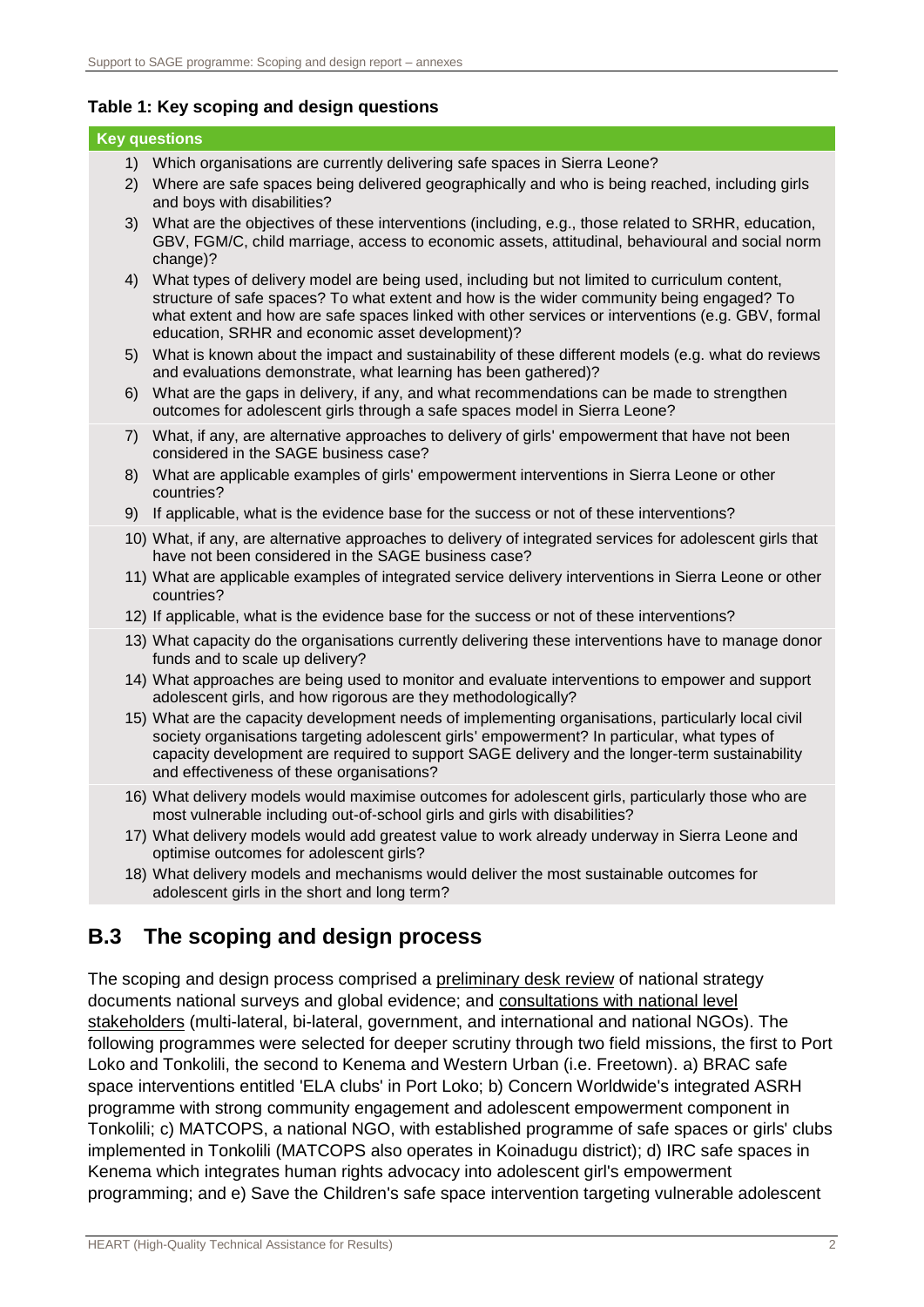mothers in neglected areas of Freetown. The key implementing partners arranged the programmes and itineraries in each of the selected field locations. The field consultations comprised briefings by the implementing partners; conversations with adolescent girl members of the safe space/girls' club (i.e. in the case of Concern, adolescent girls and boys); conversations with the safe space mentors/facilitators; and community conversations with 'parents' and/or community stakeholders.

In addition, the team interviewed members of the Port Loko DHMT engaged in the delivery of adolescent girls' programming, the line manager of the Port Loko FSU, and the Kenema district coordinator of FINE Salone/Men-engage, using a safe space approach targeting adolescent boys.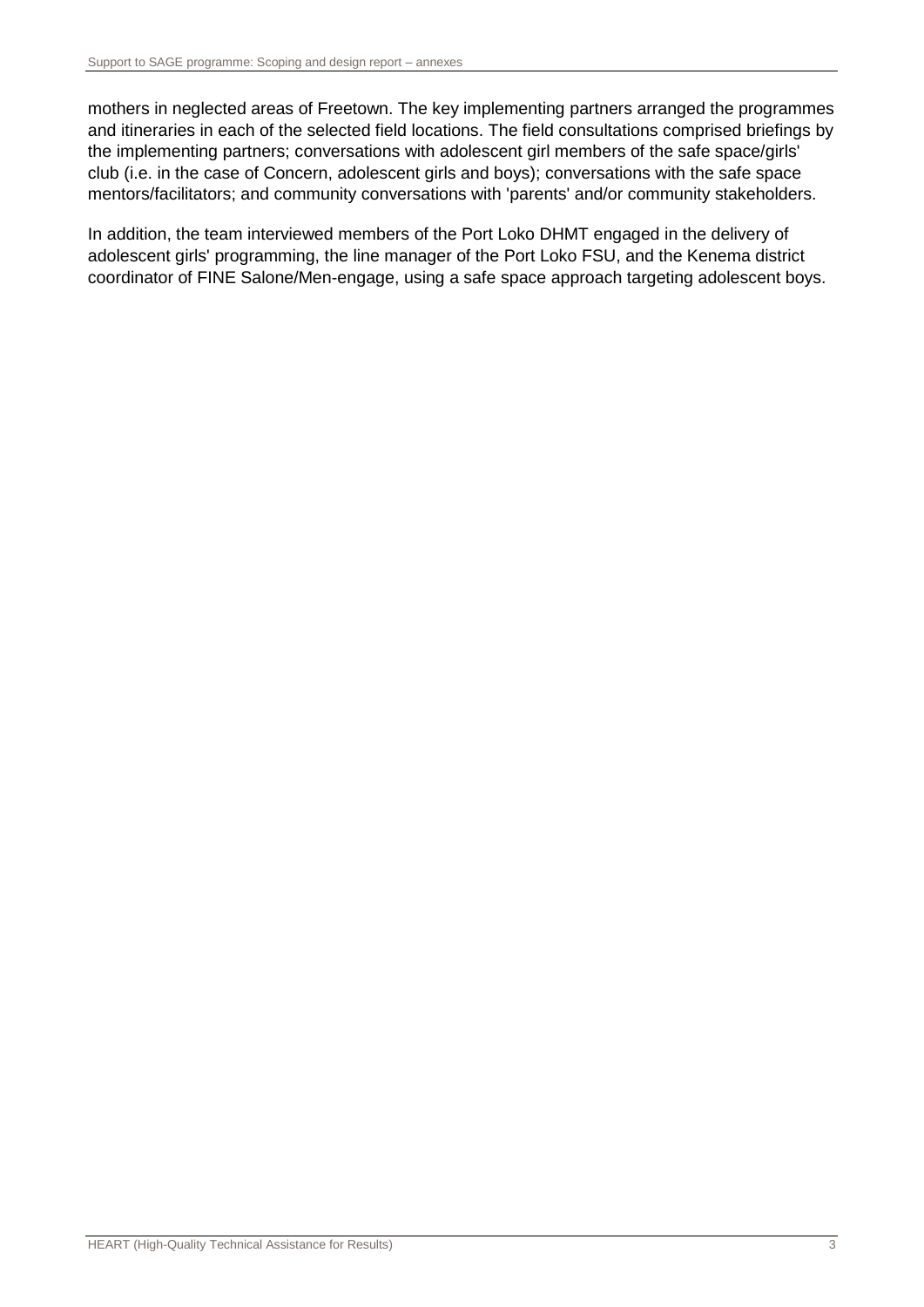# <span id="page-15-0"></span>**Annex C Terms of reference**

### **Terms of Reference**

### **Scoping and design work for implementation of the DFID Sierra Leone Support to Adolescent Girls Empowerment Programme (SAGE)**

### Background and Context

The status of women and girls in Sierra Leone is among the worst in the world. The country has a Gender Inequality Index value of 0.650 ranking it 145 out of 155 countries in 2015. This is way below both the average for sub-Saharan Africa and countries rated as having "low human development". Gender inequality is deeply engrained in tradition and cultural practices and women and girls experience discrimination and disadvantage across every sphere of life. The situation is particularly severe for adolescent girls, who in relation to their male counterparts are: more likely to be out of school; have limited employment options and access to productive resources; poor access to information and services; limited voice, autonomy and self-esteem; and little scope to negotiate sexual relationships, including safe sex. Adolescence is also the point in life when many girls experience female genital mutilation as well as early marriage. It is a critical point in the life cycle when the future trajectory of girls' lives can be set and gender relations challenged.

The DFID Sierra Leone Support to Adolescent Girls Empowerment Programme (SAGE) was designed to provide an integrated programme to improve the lives of adolescent girls in Sierra Leone, responding to the multiple and inter-related disadvantages they face. SAGE is DFID Sierra Leone's main programme to support gender equality and the empowerment of women and girls. The Business Case was approved in June 2016 with a budget of £14m to support four interconnected components:

- 1. Establish a community-level network of safe spaces for adolescent girls.
- 2. Provide adolescent-friendly sexual and reproductive health and protection services, including responding to the sexual and gender-based violence experienced by adolescent girls.
- 3. Support to the implementation of the National Strategy for the Reduction of FGM/C 2016- 2020.
- 4. Provide a flexible fund to support complementary strategic or catalytic initiatives for women and girls empowerment delivered by civil society organisations.

Since approval of the Business Case, two important changes in the operating environment have led to a reduction in the SAGE budget from £14m to £9m and a delay to the implementation stage until the 2018/19 financial year. A change in Ministerial leadership at MSWGCA removed the strong commitment that had been secured for taking forward key components of the SAGE programme. As a result DFID terminated the procurement processes that had been started with potential implementing partners and suspended implementation of the programme. Simultaneously DFID Sierra Leone undertook a significant portfolio review, during which the decision was taken to restructure the SAGE programme into two components with a total budget of £9 million. These changes are set out in a Business Case Addendum.

Component one of the redesigned SAGE programme is the delivery of integrated services for vulnerable adolescent girls through a safe spaces approach. This component includes the objective of enhancing access to sexual and reproductive health education and services. The approach is expected to capitalise on and support linkages with other DFID Sierra Leone investments in adolescent girls, particularly the Saving Lives and Girls Access to Education (GATE) programmes. One option for delivery of the component highlighted in the addendum is to utilise the existing DFID GATE programme implemented by UNICEF. Component two of the redesigned SAGE programme is support to the elimination of harmful traditional practices. It is envisaged that this component will largely support implementation of the Government of Sierra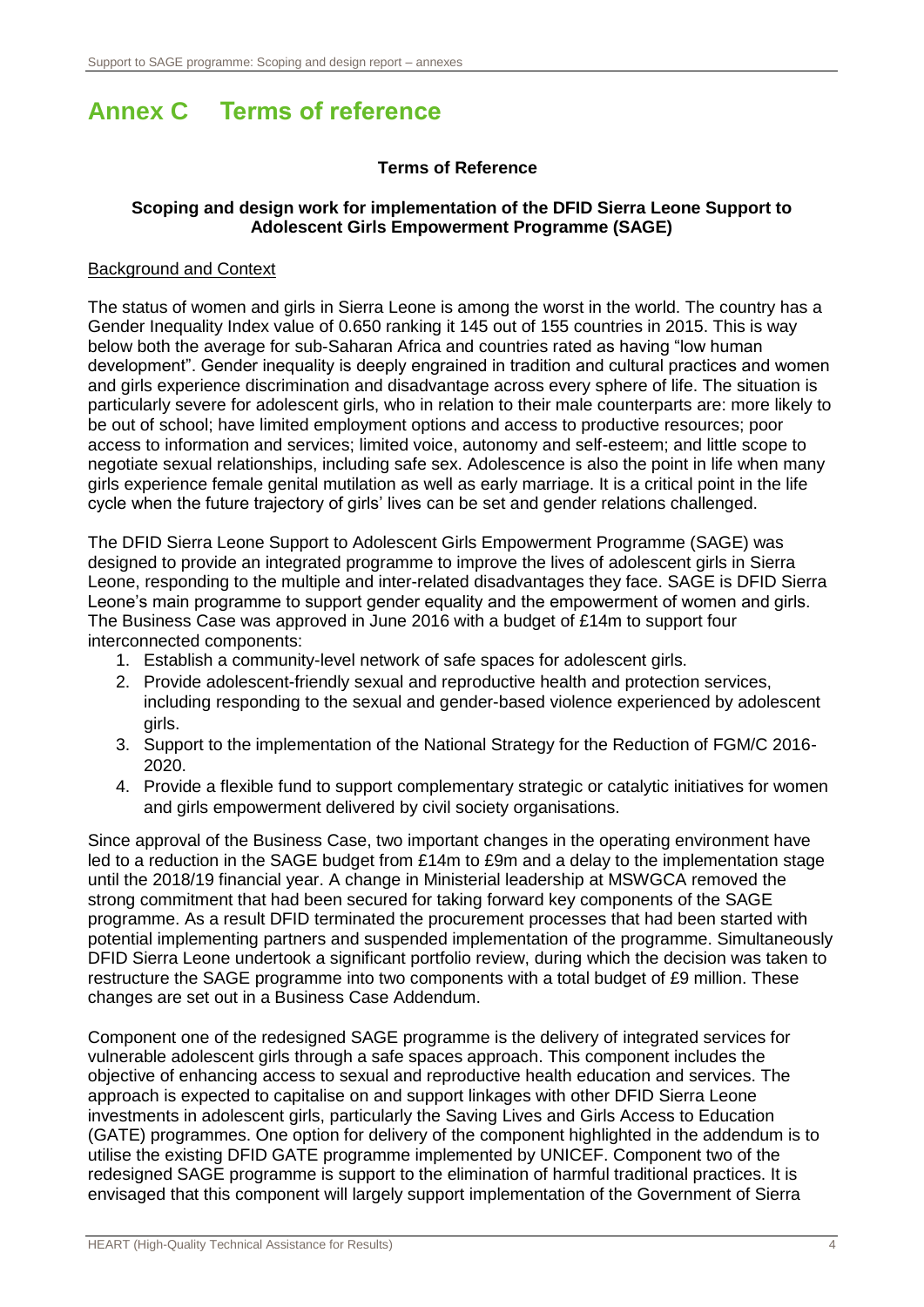Leone's National strategy for the reduction of FGM/C. However, the SAGE programme must operate in a flexible and adaptive way and should be able to responding to opportunities and new learning and evidence as these arise.

### **Objectives**

DFID now wishes to further develop plans for implementation of component one of the SAGE programme on the delivery of integrated services through a safe spaces component. DFID is seeking the services of a consultant/s, with good knowledge of the Sierra Leonean context, good understanding of the international evidence based and proven expertise in successful design and delivery of girls' empowerment programmes, to support this work. The overall objective of this work is to ensure that SAGE redesign and implementation plans are based on a thorough understanding of the evidence base on adolescent girls' empowerment and the Sierra Leonean context.

The specific objectives of the consultancy are to:

- 1. Map out current adolescent girl programming in Sierra Leone, particularly interventions targeting girls and boys through safe spaces.
- 2. Assess the effectiveness of these interventions in delivering outcomes for adolescent girls related to SRHR, education, gender based violence, FGM/C, child marriage, access to economic assets, attitudinal, behavioural and social norm change.
- 3. Identify complementarity between these interventions and SAGE and any gaps in SAGE design.
- 4. Provide recommendations on the delivery model and mechanisms for component one of the SAGE programme. Alternatives to the safe spaces model can be put forward if there is an evidence based argument for doing so.
- 5. Indicate the capacity building needs of potential SAGE implementing partners for component one, that would be needed to support SAGE delivery and longer term sustainability.

### Scope

The scope of this work is in relation to component one of the SAGE programme on the delivery of integrated services through a safe spaces model. However the work may also contribute to thinking on delivery mechanisms for the harmful traditional practices component and on the linkages between these components. The work should include evidence and analysis on the following areas.

### Safe Spaces:

- Which organizations are currently delivering safe spaces in Sierra Leone
- Where safe spaces are being delivery geographically and who is being reached in terms of the education and socio-economic and status of girls and boys, where applicable. This should include whether girls and boys with disabilities are included.
- Objectives of these interventions including related to SRHR, education, gender based violence, FGM/C, child marriage, access to economic assets, attitudinal, behavioural and social norm change
- Delivery models being used, including but not limited to curriculum content, structure of safe spaces, whether and how the wider community is engaged and whether and how safe spaces are linked with other services or interventions e.g. gender based violence, formal education, SRHR and economic asset development
- What is known about the impact and sustainability of these different models
- Gaps in delivery and recommendations for strengthening outcomes for adolescent girls through a safe spaces model in Sierra Leone

Alternative approaches to girls' empowerment and delivery of integrated services: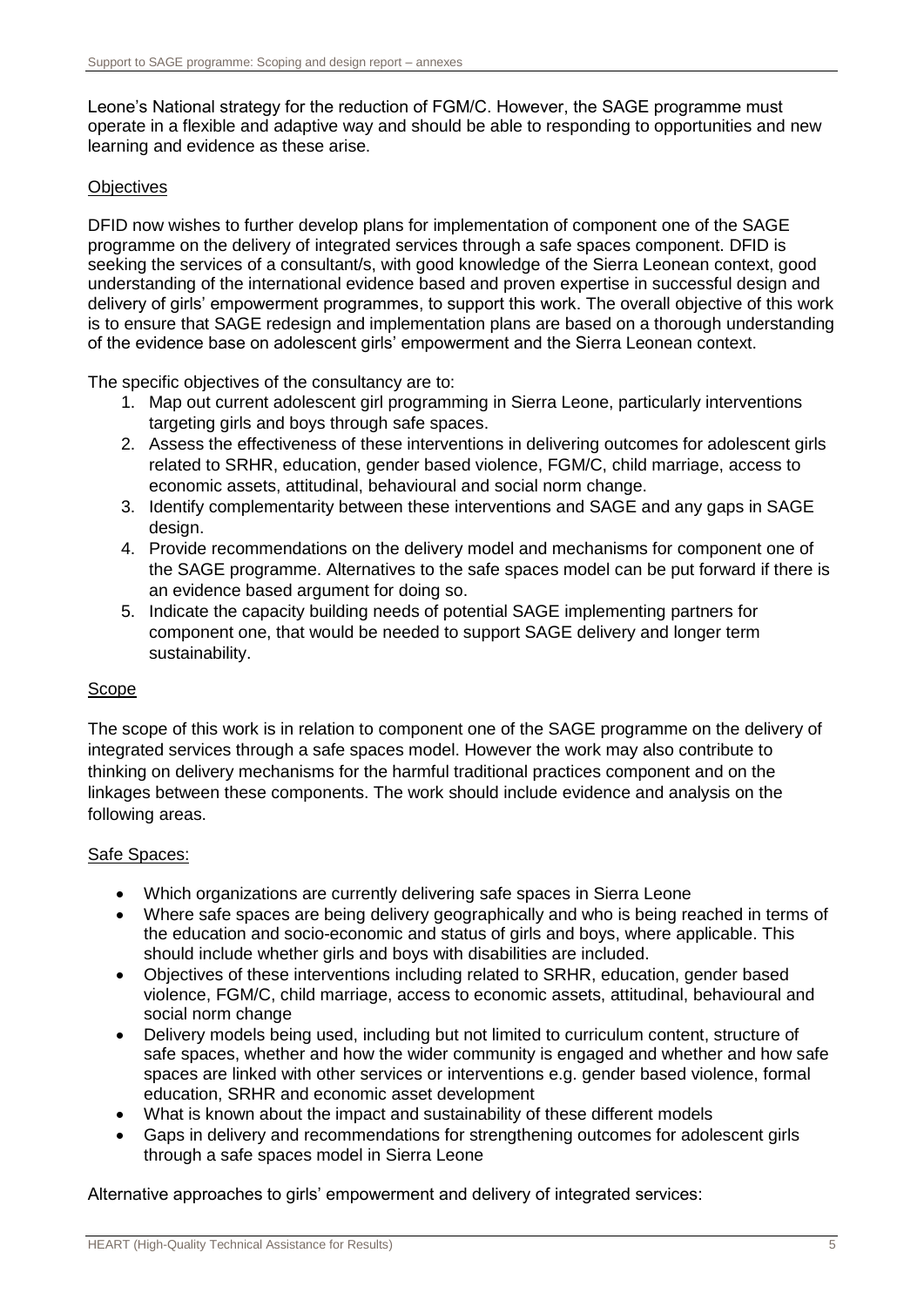- Whether there are alternative approaches to delivery of this outcome not considered in the SAGE business case
- If applicable, examples of such interventions in Sierra Leone or other countries
- If applicable, evidence base for these interventions

Capacity of implementing organisations:

- The capacity of organizations delivering these interventions to manage donor funds and to scale up delivery
- Assessment of approaches to monitoring and evaluation of these interventions, including methodological rigor
- The capacity development needs of these organizations, particularly local civil society organisations targeting adolescent girls' empowerment. This should cover capacity building to support SAGE delivery and longer term sustainability and effectiveness of these organizations.

Delivery model and mechanisms:

- Delivery models that would maximize outcomes for adolescent girls, particularly those who are most vulnerable including out of school girls and girls with disabilities
- Delivery models that would add greatest value to work already underway in Sierra Leone and optimize outcomes for adolescent girls
- Delivery models and mechanisms that would deliver the most sustainable outcomes for adolescent girls in the short and long term

The consultant should not recommend any specific implementing partners for SAGE. However, it is expected that the consultant/s will map out potential delivery partners and provide an assessment of their capacity. This analysis will then feed into the procurement strategy for SAGE, which will be developed by DFID.

### Deliverables

The consultant/s is expected to deliver the following outputs:

- A clear work plan setting out activities to be undertaken, consultation plans and timeframes for completion of activities and delivery of outputs to DFID
- Consultations with a wide range of stakeholders which should be evidenced through consultation meeting lists and minutes for larger meetings.
- Clear and concise written report of no more than 20 pages (excluding annexes) covering the five objectives listed above
- Revised theory of change for component one of the SAGE programme

### Timeframe and location

Deliverables will ideally be completed over the period of four weeks during the month of January 2018, however, specific timeframes can be discussed with identified consultant/s. The preferred location for the entirety of the consultation is Sierra Leone and preference will be given to locally based consultants or consultancy teams with at least one locally based member. If consultants are based outside the country, a two – three week period in country will be necessary to complete this work.

### Consultant Profile

The consultant/s must demonstrate the following competencies:

 Good knowledge of the Sierra Leonean context including the situation and challenges faced by adolescent girls, stakeholders working in this area and the local political economy. Preference will be given to consultants from or based in Sierra Leone.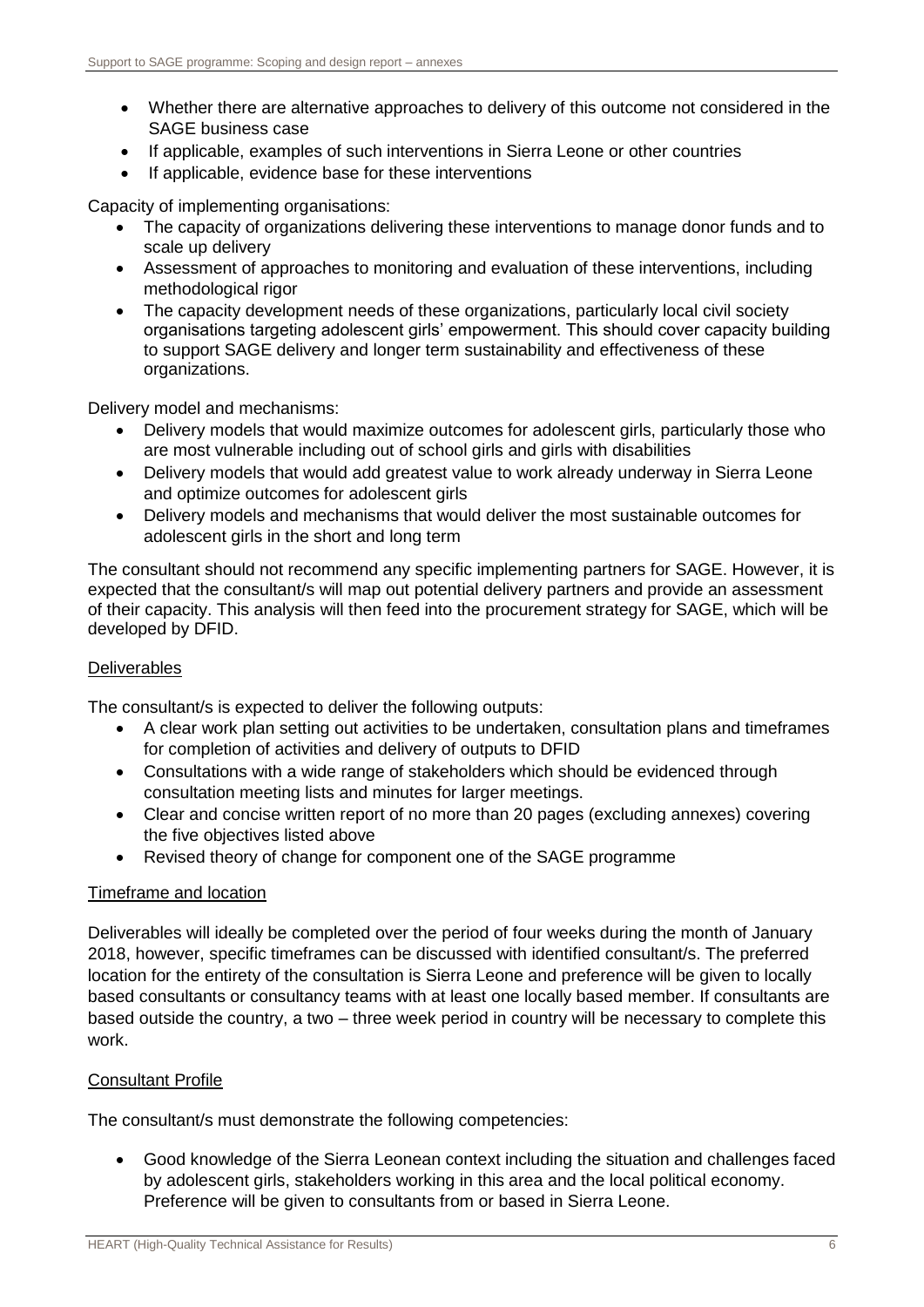- At least 8 years' experience in successful design, delivery or evaluation of girls' empowerment programmes.
- Good understanding of the international evidence based on girls' empowerment, particularly safe spaces.
- Good verbal inclusive consultation processes.
- Proven ability to analyse and synthesize information in a concise manner.
- Experience in delivering similar work for DFID or other large donors is preferable.

DFID may ask consultants with complementary competencies to work together on this assignment.

### Payment

Payment will be made in full on complete of the work and satisfactory delivery of the four outputs set out above. However, this arrangement can be negotiated with DFID if necessary.

### DFID Management

The contract will be managed by OPM (Heart) on behalf of DFID. The Social Development Advisor (SDA) in DFID Sierra Leone will be the main point of contact within DFID. The consultant/s will be expected to meet with the DFID Sierra Leone SDA to discuss the assignment. The DFID Sierra Leone SDA will retain oversight of output quality and will be required to approve the outputs before payment can be made.

### Conflict of Interest

It is preferable that the consultant/s completing this work is not involved in bidding for contracts to deliver the SAGE programme. However, this can be discussed with DFID on a case by case basis thereafter. The consultant/s should declare any conflicts of interest, including employment by or affiliation with any organisation being assessed as part of this work.

### Duty of Care

The consultant/s is responsible for their own duty of care.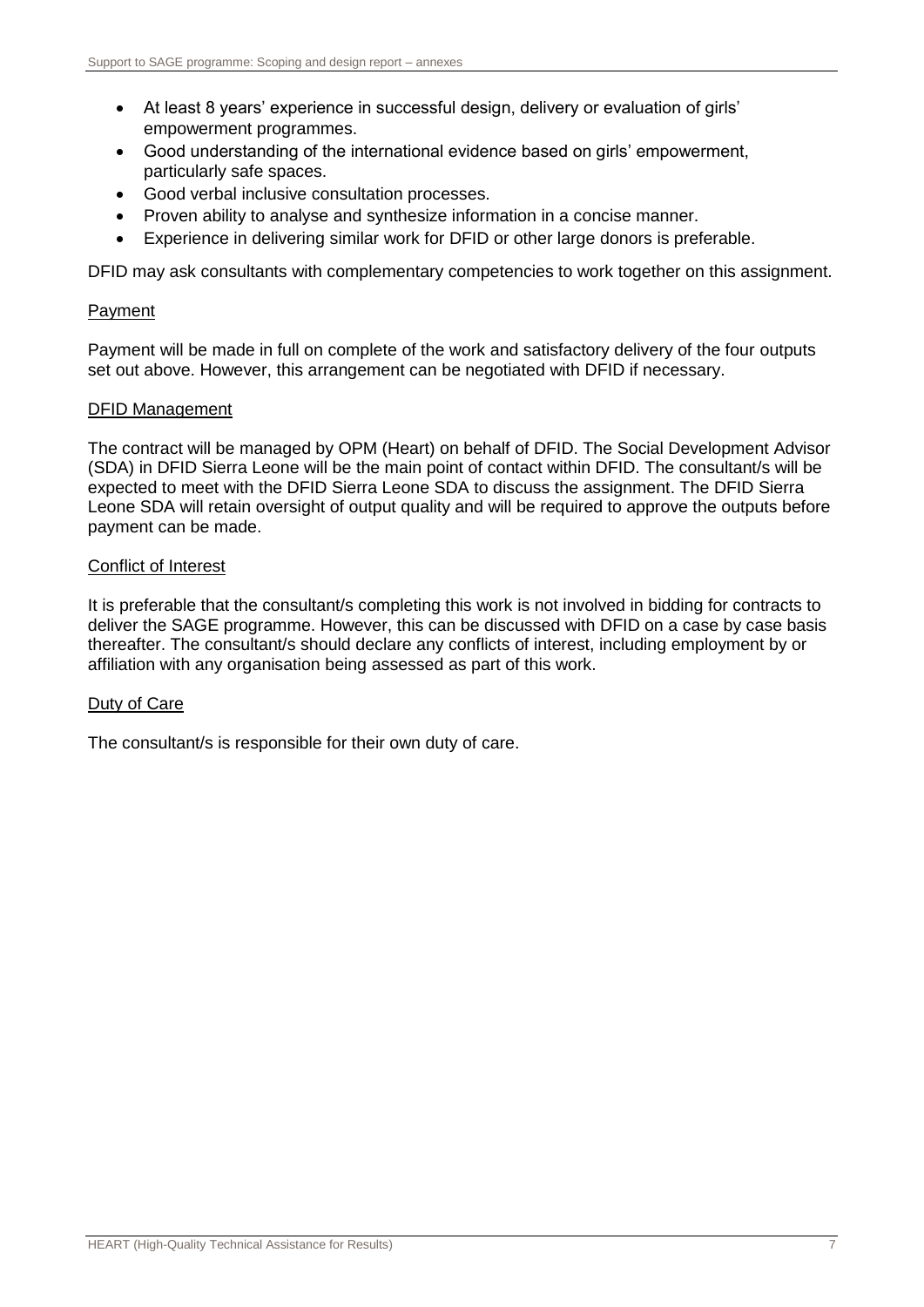# **Annex D List of institutional stakeholders consulted**

<span id="page-19-0"></span>

| No.              | <b>Date</b> | Location | Institution                                                                                                             | <b>Name</b>                  | <b>Job Title</b>                                                       | <b>Telephone</b><br>No. | Email                                       |  |
|------------------|-------------|----------|-------------------------------------------------------------------------------------------------------------------------|------------------------------|------------------------------------------------------------------------|-------------------------|---------------------------------------------|--|
| $\overline{1}$ . | 5/2/2018    | Freetown | <b>DFID</b>                                                                                                             | Rachael Freeth               | Social<br>Development<br>Adviser                                       |                         | Removed for data protection purposes        |  |
| 2.               |             |          | <b>Population Council</b>                                                                                               | Sarah Blake                  | <b>Staff Associate</b>                                                 |                         | Removed for data protection purposes        |  |
| 3.               |             |          | Salone Adolescent<br>Network/Population Council                                                                         | Salmau Babu                  | Coordinator                                                            |                         | Removed for data protection purposes        |  |
| 4.               |             |          | Ministry of Social Welfare,<br>Gender and Children's<br><b>Affairs</b>                                                  | Charles Vandi                | Director of<br>Gender                                                  |                         | Removed for data protection purposes        |  |
| 5.               | 6/2/2018    |          |                                                                                                                         | Freetown                     | Ministry of Social Welfare,<br>Gender and Children's<br><b>Affairs</b> | Kadiatu Buya-Kamara     | Director of<br>Children's<br><b>Affairs</b> |  |
| 6.               |             |          | <b>National School Adolescent</b><br>Health Programme/National<br>Secretariat for the Reduction<br>of Teenage Pregnancy | Haja Rugiatu Kanu            | Coordinator                                                            |                         | Removed for data protection purposes        |  |
| $\overline{7}$ . |             |          | Save the Children                                                                                                       | Deanne Evans                 | Child<br>Protection/Child<br><b>Rights</b><br>Governance<br>Adviser    |                         | Removed for data protection purposes        |  |
| 8.               |             |          | Concern Worldwide                                                                                                       | Meklit Misganaw              |                                                                        |                         | Removed for data protection purposes        |  |
| 9.               |             |          | <b>UNICEF</b>                                                                                                           | Mutsinzi Heinrich<br>Rukundo |                                                                        |                         | Removed for data protection purposes        |  |
| 10.              |             |          | <b>UNICEF</b>                                                                                                           | Ndangariro P. Moyo           | <b>Child Protection</b><br>Specialist                                  |                         | Removed for data protection purposes        |  |
| 11.              | 7/2/2018    | Freetown | <b>IRC</b>                                                                                                              | Aissatu Sall                 |                                                                        |                         | Removed for data protection purposes        |  |
| 12.              |             |          | <b>IRC</b>                                                                                                              | Christiana Conteh            |                                                                        |                         | Removed for data protection purposes        |  |
| 13.              |             |          | <b>IRC</b>                                                                                                              | Dr Alex Chono                | Senior Health<br>Coordinator                                           |                         | Removed for data protection purposes        |  |
| 14.              |             |          | <b>IRC</b>                                                                                                              | Alicia Fitzpatrick           |                                                                        |                         | Removed for data protection purposes        |  |
| 15.              |             |          | <b>BRAC</b>                                                                                                             | Jenneh M. Gbao               | Programme<br>Manager                                                   |                         | Removed for data protection purposes        |  |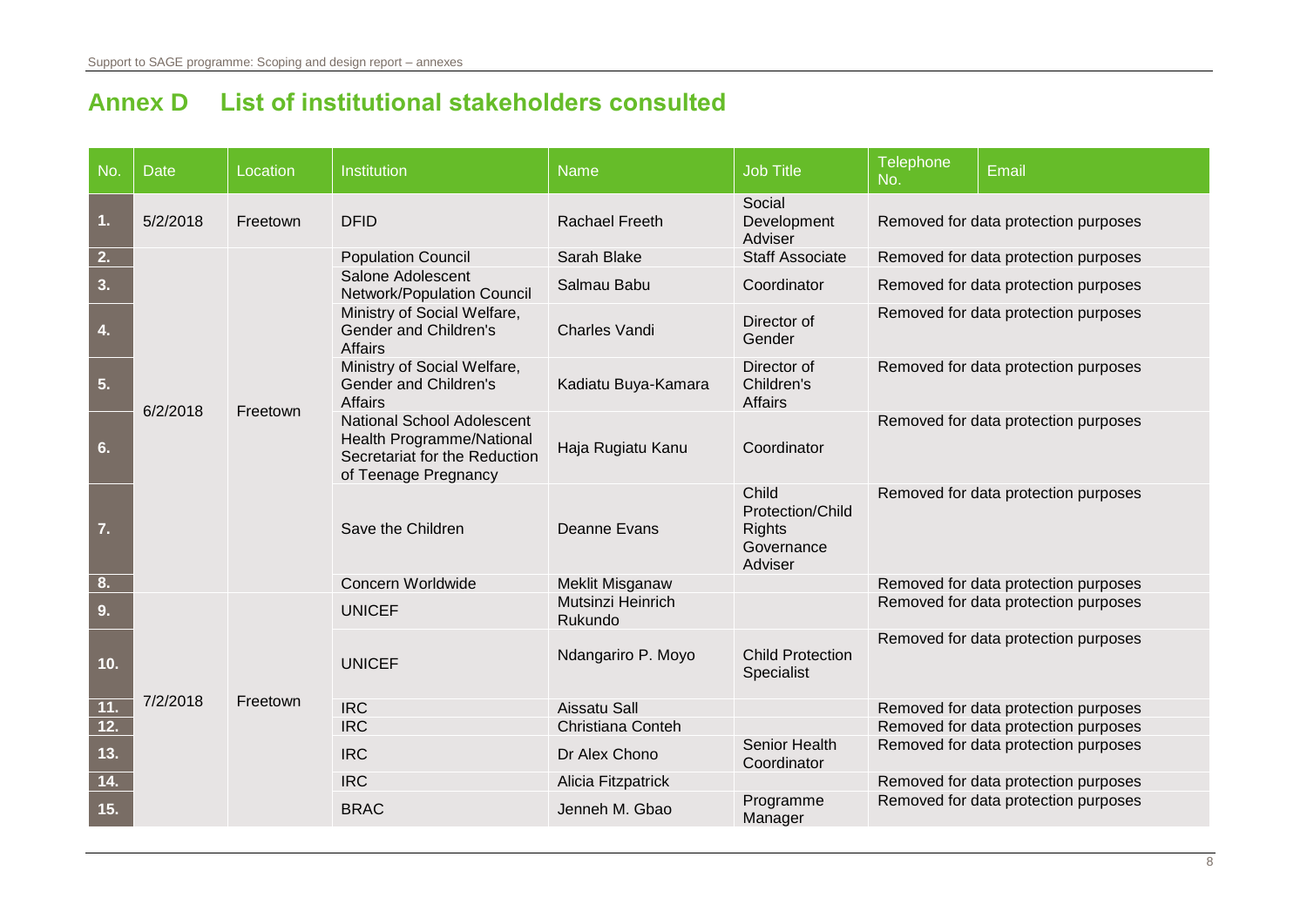| 16.               |           |           | <b>BRAC</b>                     | James Ward Khakshi     | Research<br>Coordinator                | Removed for data protection purposes |
|-------------------|-----------|-----------|---------------------------------|------------------------|----------------------------------------|--------------------------------------|
| 17.               |           |           | <b>UNFPA</b>                    | Sonia Gilroy           | Programme<br>Specialist                | Removed for data protection purposes |
| 18                |           |           | <b>UNFPA</b>                    | Dr James S.K. Akpablie | <b>RH</b> Technical<br>Adviser         | Removed for data protection purposes |
| 19.               |           |           | <b>UNFPA</b>                    | Fiona Kaikai           |                                        | Removed for data protection purposes |
| 20.               |           |           | <b>BRAC</b>                     | Kadiatu Conteh         | Programme<br>Asst. ELA                 | Removed for data protection purposes |
| 21.               |           |           | <b>BRAC</b>                     | Josephine R. Conteh    | Area<br>Coordinator,<br><b>ELA</b>     | Removed for data protection purposes |
| 22.               | 8/2/2018  | Port Loko | <b>DHMT</b>                     | Hawa Kallon            | DHS <sub>1</sub>                       | Removed for data protection purposes |
| 23.               |           |           | <b>DHMT</b>                     | Zainab Kamara          | DHS <sub>2</sub><br>adolescents        | Removed for data protection purposes |
| 24.               |           |           | <b>BRAC Mentor Kanem</b>        | Fatmata M. Kanu        | <b>Focal Point</b>                     | Removed for data protection purposes |
| 25.               |           |           | <b>BRAC Mentor Upper Falaba</b> | Fatmata H. Kamara      | Mentor for ELA<br>adolescent club      | Removed for data protection purposes |
| 26.               |           |           | <b>SLP/FSU</b>                  | Ibrahim A.A. Kamara    | Line Manager                           | Removed for data protection purposes |
| $\overline{27}$ . |           |           | Concern Worldwide               | Samuel Bangura         | <b>Project Manager</b>                 | Removed for data protection purposes |
|                   | 9/2/2018  | Tonkolili | Concern Worldwide               | Sarah Cundy            | <b>National Health</b><br>Coordinator  | Removed for data protection purposes |
| 28.               |           |           | <b>MATCOPS</b>                  | Joseph D. Lahai        | Manager                                | Removed for data protection purposes |
| 29.               | 12/2/2018 | Kenema    | <b>FINE Sierra Leone</b>        | Pidia Joseph Allieu    | Regional<br>coordinator                | Removed for data protection purposes |
| 30.               |           |           | <b>IRC</b>                      | Musu Karmoh            |                                        | Removed for data protection purposes |
| 31.               | 13/2/2018 | Freetown  | Save the Children               | Patrick Mannah         | <b>Education officer</b>               | Removed for data protection purposes |
| $\overline{32.}$  |           |           | Save the Children               | Mohamed S. Conteh      | <b>MEAL M&amp;E</b>                    | Removed for data protection purposes |
| 33.               |           |           | <b>Restless Development</b>     | Francis Kai Kumba      | <b>Hob Director</b>                    | Removed for data protection purposes |
| 34.               |           |           | <b>Restless Development</b>     | Lucy Sannoh            | M&E coordinator                        | Removed for data protection purposes |
| 35.               | 14/2/2018 | Freetown  | <b>Restless Development</b>     | Hezina Johnson         | Acting<br>Programme<br>Coordinator     | Removed for data protection purposes |
| 36.               |           |           | Oxfam                           | <b>Robert Owiti</b>    | <b>Business</b><br>Development<br>lead | Removed for data protection purposes |
| 37.               |           |           | Oxfam                           | Janette Garber         | <b>Education Lead</b>                  | Removed for data protection purposes |
| 38.               | 15/2/2018 |           | <b>Irish Aid</b>                | Nafisatu Jalloh        |                                        | Removed for data protection purposes |
| 39.               | 15/2/2018 | Freetown  | <b>UNICEF</b>                   | <b>Batu Shamel</b>     | Comm. For Dev.<br>Officer              | Removed for data protection purposes |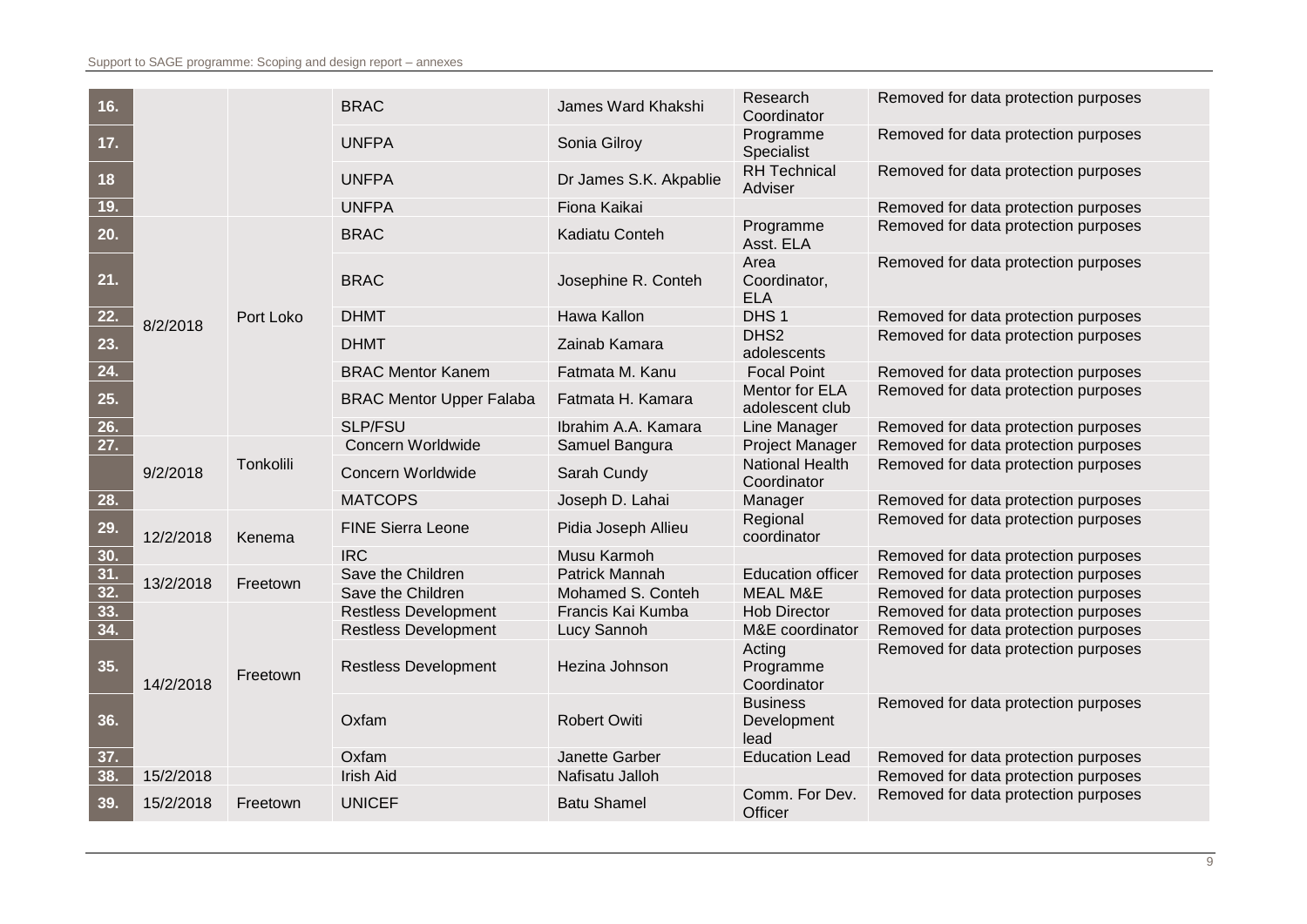| 40.    | Freetown | <b>UNICEF</b>            | <b>Yuichiro Tamamoto</b>  | <b>Child Protection</b><br>Officer | Removed for data protection purposes |
|--------|----------|--------------------------|---------------------------|------------------------------------|--------------------------------------|
| $-41.$ |          | <b>FINE Sierra Leone</b> | <b>Sylvester Macauley</b> | Programme<br>Manager               | Removed for data protection purposes |
| 42.    |          | <b>FINE Sierra Leone</b> | James Garner              | Admin/Finance<br>Manager           | Removed for data protection purposes |

### **Round tables and community conversations**

| No.                                                   | <b>Date</b> | <b>District</b>  | Organisation                    | <b>Meeting</b>                              |
|-------------------------------------------------------|-------------|------------------|---------------------------------|---------------------------------------------|
|                                                       |             |                  |                                 | Safe space girls in Upper Falaba            |
| $\frac{1}{2}$ .<br>$\frac{2}{3}$ .                    | 08/02/2018  | Port Loko        | <b>BRAC</b>                     | Safe space girls in Kanem                   |
|                                                       |             |                  |                                 | <b>Community parents Kanem</b>              |
|                                                       |             |                  |                                 | Safe space mixed club Makeleh               |
| $\frac{4.}{5.}$<br>$\frac{6.}{7.}$<br>$\frac{8.}{9.}$ |             | <b>Tonkolili</b> | Concern                         | <b>Community parents Makeleh</b>            |
|                                                       | 09/02/2018  |                  |                                 | Youth committee Makeleh                     |
|                                                       |             |                  | <b>MATCOPS</b>                  | Safe space senior girls Bumbuna and Mentors |
|                                                       |             |                  |                                 | Safe space junior girls Bumbuna             |
|                                                       |             |                  |                                 | Safe space vocational training Bumbuna      |
| 10.                                                   |             |                  |                                 | Safe space girls Largo                      |
| 11.                                                   | 12/02/2018  | Kenema           | <b>IRC</b>                      | Community parents and stakeholders Largo    |
| 12.                                                   |             |                  |                                 | Mentors Largo                               |
| $13.$                                                 |             |                  |                                 | Safe space girls Murray Town                |
| 14.                                                   | 13/02/2018  | Freetown         | Save the Children               | Community parents Murray Town               |
| 15.                                                   |             |                  |                                 | <b>Mentors Murray Town</b>                  |
| 16.                                                   | 14/02/2018  | Freetown         | Salone Adolescent Girls Network | Network round table meeting                 |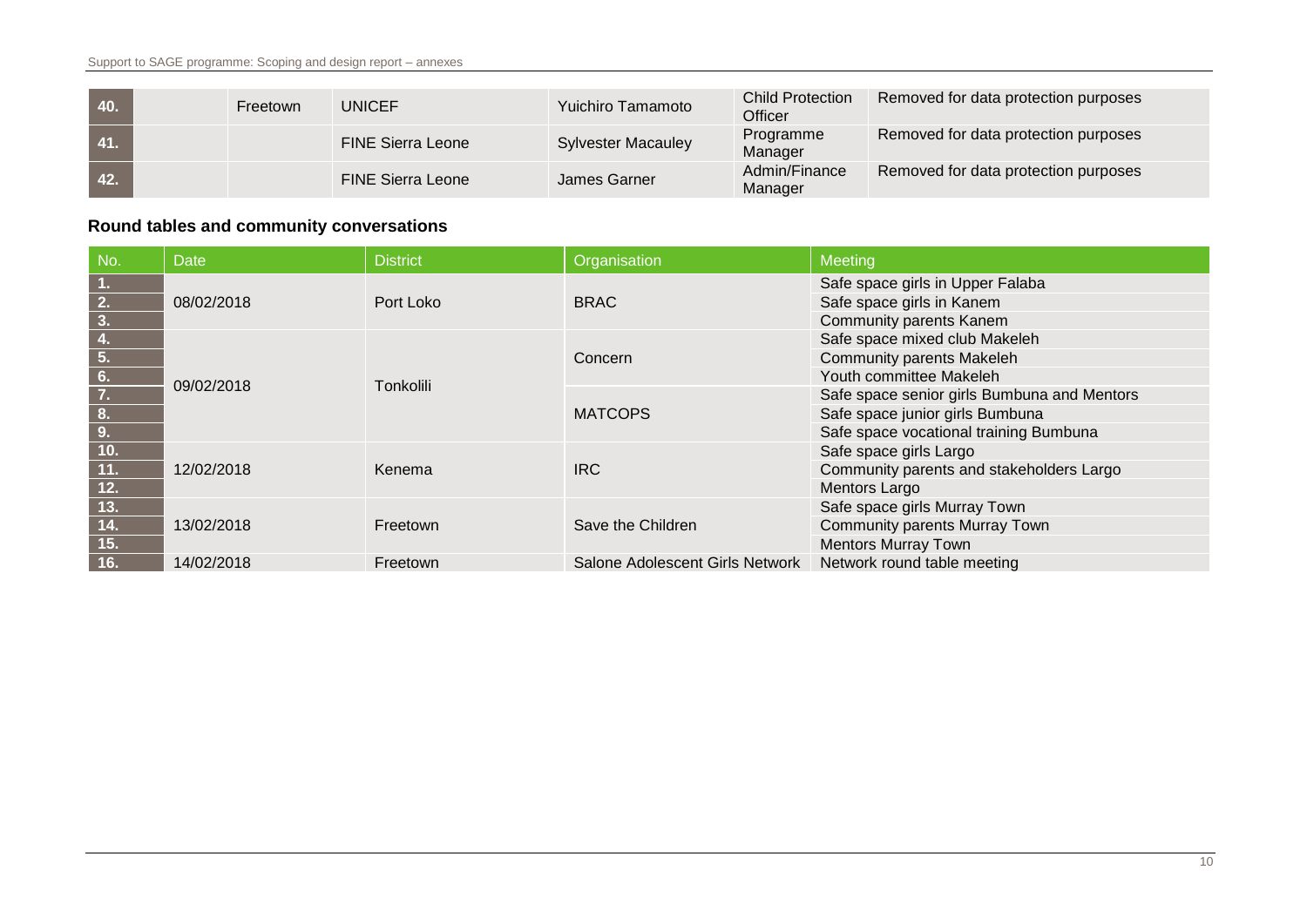### <span id="page-22-0"></span>**Annex E Key findings from GAGE review of safe spaces/clubs**

### **MAIN FINDINGS: GAGE<sup>14</sup>**

### **Change in discriminatory gender norms and practices**

- Almost three-quarters of programmes led to **changes in attitudes to gender equality**, while more than half helped **reduce gender-discriminatory practices**.
- Nine programmes that led to successes in reducing **child marriage rates** were all community-based and engaged parents and other family members in activities, as well as empowering girls to speak out.
- Twelve programmes contributed to **reduced acceptance of GBV**. Although increases in reported experiences of GBV were common following an intervention, this was generally attributed to increased awareness of what constitutes GBV and greater knowledge of how to report and challenge it.

### **Psychosocial gains**

- Nearly half the programmes helped girls **increase their confidence** to speak out among peers, family or in the community through activities to boost communications skills, paired with gender and rights education. Almost all these programmes worked with girls only.
- Thirteen **community-based programmes also helped out-of-school girls build** stronger peer networks, while five helped girls develop stronger networks with adults in their communities who they could turn to in times of need.
- Seven also helped **strengthen parent–child communication**—these were mostly programmes that ran joint sessions with parents and children.

### **Increased knowledge and educational achievement**

- Community-based clubs and extra-curricular clubs led to some impressive increases in knowledge, particularly of SRH and girls' legal rights. For example, in one programme, the proportion of girls who understood puberty and menstruation rose by more than 20 percentage points.
- A quarter of programmes helped **increase school enrolment** and attainment and reduce drop-out. These were either larger education improvement initiatives that included extra-curricular clubs, or community-based programmes offering catch-up education to girls who had missed out on schooling, with some offering financial incentives to offset schooling costs. Some clubs appeared to play an important role in boosting girls' aspirations, leading to greater commitment to study.

### **Economic wellbeing**

- Less than half the programmes involved economic empowerment components; all those that did were community-based and worked with girls only, mostly with older cohorts, though savings programmes targeted a wider age range.
- The most common economic empowerment components were **vocational training, financial literacy education, and support for savings**, with a few programmes targeting older girls and providing loans and entrepreneurship education.
- Ten led to enhanced vocational skills, in most cases via training provided by a technical specialist rather than by programme staff providing life skills education, while ten led to enhanced savings.

### **Civic engagement**

-

Six programmes reported increased **community-level action**, ranging from participants negotiating with elected officials to improve local services and reporting child abuse or planned child marriages to the authorities, to taking part in village councils. One particularly striking finding was that younger adolescents (10–14) were just as willing to get involved in civic action of this kind as their older peers.

### The **more effective programmes** typically:

- worked with family members, wider community members and other opinion-formers and gatekeepers. This was particularly important in changing perceptions of programmes from being seen as places for girls to gossip or as a threat to local cultures and traditions to being seen as valuable places for learning new skills and knowledge;
- had a stronger emphasis on gender equality within programme curricula, although there were some notable exceptions;

<sup>14</sup> R. Marcus *et al*. (2017a) 'Girls' clubs, life skills programmes and girls' wellbeing outcomes', GAGE Rigorous Review, Overseas Development Institute, London, September. Available at [www.gage.odi.org/publications/rigorous-review-girls](https://www.gage.odi.org/publications/rigorous-review-girls-clubs-life-skills-programmes)[clubs-life-skills-programmes](https://www.gage.odi.org/publications/rigorous-review-girls-clubs-life-skills-programmes) [accessed February 2018].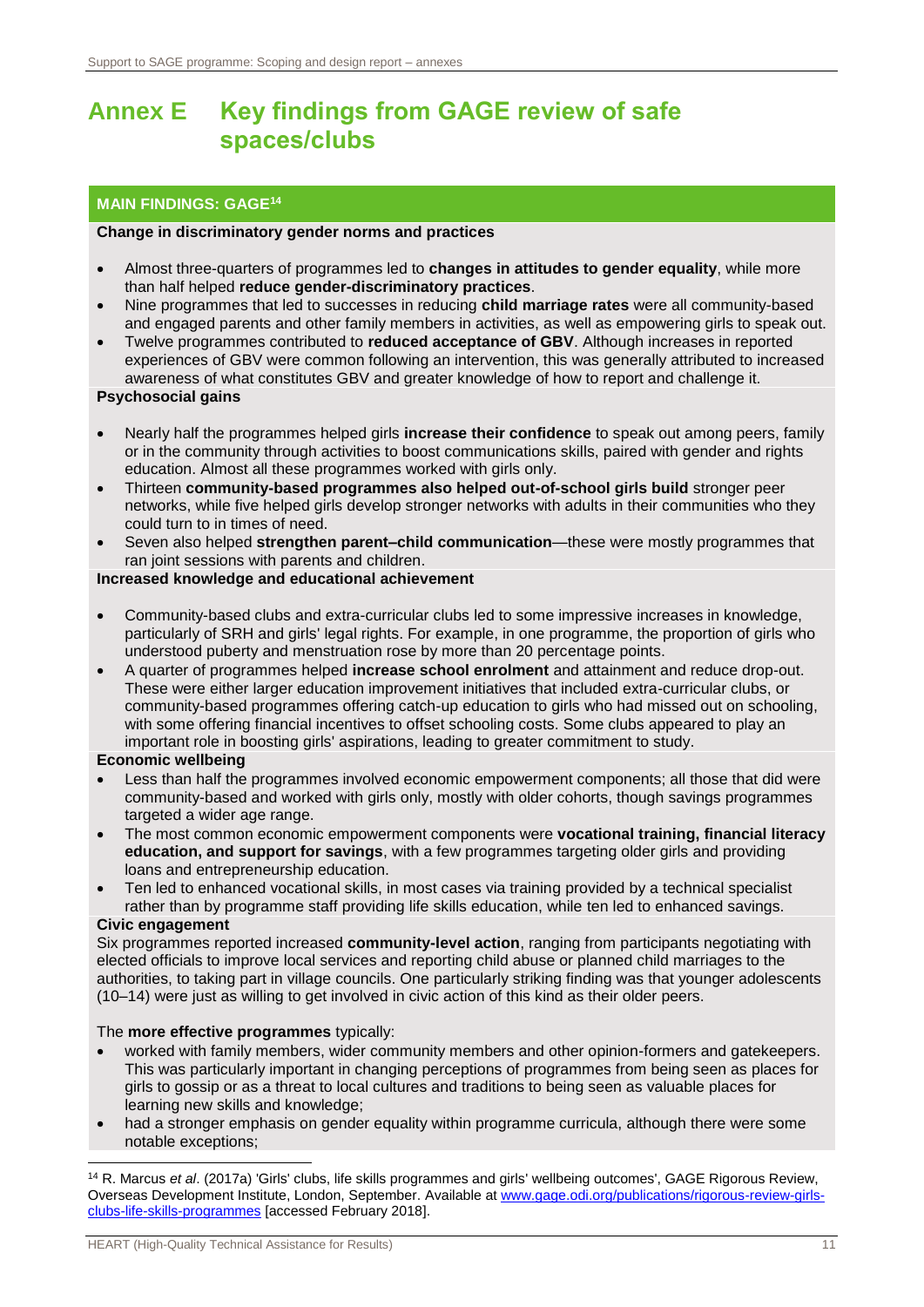- provided training that girls and parents perceived as useful. This not only enhanced skills and knowledge, but also provided a hook that maintained commitment to the programme, creating space for education on gender equality and rights and empowerment processes;
- provided adequate remuneration and refresher training to facilitators, to sustain motivation, and also monitored their performance; and
- ensured sufficient time for girls to relax and socialise as well as providing structured learning. The importance of this aspect of girls'/adolescent clubs is often not recognised, but process evaluations increasingly suggest that it plays a critical role in the development of girls' self-confidence and social networks.

#### **Integrated games and other fun and active methods of learning**

- Some programmes achieved this through **regular games** nights, while others ensured participatory activities in all sessions.
- Alongside **incentives** such as snacks and rations, and **non-financial rewards** such as graduation ceremonies and certificates, ensuring that sessions were enjoyable seemed to help ensure regular attendance and thus greater impact.
- Girls who experienced the largest changes typically attended more regularly (at least half to two-thirds of sessions). The two evaluations that examined the impact of attending for a longer period also found greater impacts from **attendance lasting more than a year**. However, relatively few studies explored how the duration of programmes or regularity of attendance affect impact, and there is certainly **evidence of attitude and practice change from some short (12-session) life skills courses**.

#### **GAGE: Knowledge gaps**

#### **Relative impact of clubs and more system-focused activities**

The studies provide evidence of the immediate impact of girls' and child/adolescent clubs and life skills programmes. However, they do not provide a basis for comparing the relative contributions of programmes that work directly with girls with those that strengthen service delivery systems or reduce poverty.

#### **Cost-effectiveness**

The few evaluations that did report on cost-effectiveness provide estimates of cost per girl/participant, but these are rarely compared with other potential approaches.<sup>15</sup> **Specific programme activities**

#### Overall, there were some surprising gaps in activities within the 44 programmes. For example, none offered **access to helplines**, though these are steadily becoming more common among programmes combating violence or abuse, in particular.

None of the programmes used **mobile phone technology** to link girls or to communicate with them; indeed, only two provided any opportunities for girls to learn ICT skills.

Only three programmes had a **sports component**, and (apart from one programme where it was the main focus) the effectiveness of sports activities for girls' empowerment is under-researched.

-

<sup>15</sup> GAGE's longitudinal and qualitative studies are expected to contribute evidence on this issue.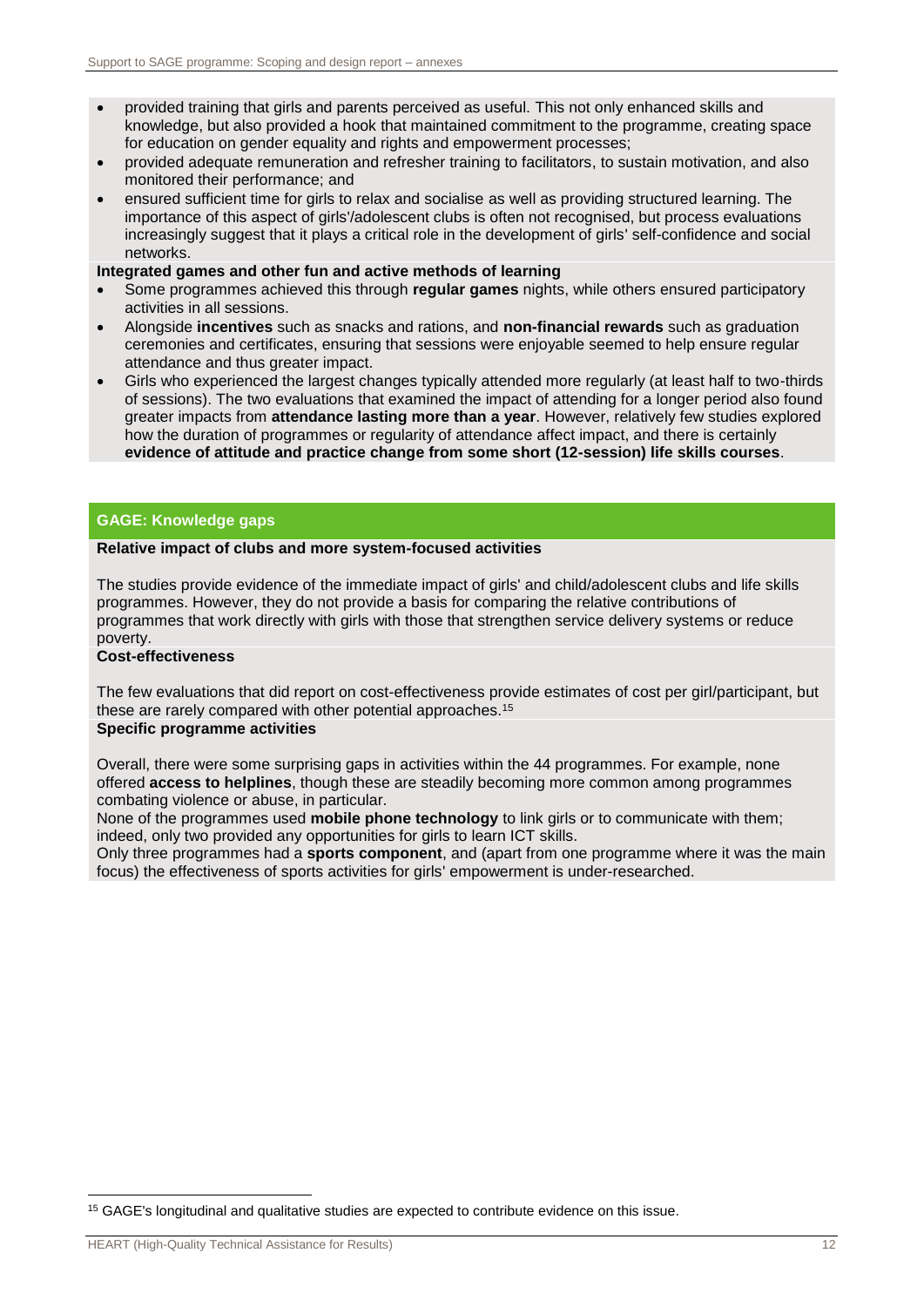### **Most appropriate age segmentation in programmes**

While girls' clubs and life skills programmes target girls across the adolescent age range (10–19) or narrower age bands within it, relatively little is known about tailoring programmes to particular age groups. Programmes encouraging **economic activity** are most effective with older adolescents, although savings programmes are appreciated across a wider age range.

Programmes that provide **SRH** information to younger age groups have proved controversial, and agetailoring is particularly important to prevent families refusing to allow their daughters to participate. Many programmes **targeting younger groups** include sports, games and health information, as well as more general education on gender equality, and appear to have been effective in building confidence, social networks and knowledge, and in changing attitudes.

There has been no systematic study of the effectiveness of different aspects of life skills programme content with different age groups—or indeed how different age groups understand that content—despite on-the-ground experimentation to simplify it.

### **Sustainability**

All programmes were **externally funded and time-limited**. We found no studies of more institutionalised groups, such as Girl Guides or groups associated with religious organisations. GAGE will be starting to address this evidence gap.

There was limited discussion of under-funding, though this is a recognised problem, particularly for schoolbased clubs.

Only one evaluation discussed the problem of teachers in school clubs being trained to run extra-curricular clubs and then moving on to take up new jobs, which can undermine impact as others need to be trained up in their place. There is a clear need for greater attention to promoting **sustainability**, and more analysis of what has proved successful and what has proved ineffective over time.

### **Legacy and spill-over effects**

There is limited attention to how long changes persist, and whether some changes persist longer than others; more retrospective analysis with programme graduates after some years would help shed light on this issue.

There is also little evidence related to the effectiveness of approaches to extend the impacts of programmes over time and to a wider set of beneficiaries. Alumnae clubs and follow-up events in the community have potential, as does an approach that involves engaging graduates as mentors to currentday clubs. However, there has been no research into the effectiveness of any of these approaches. Likewise, simple approaches to **widening impact**—such as encouraging participants to share knowledge with others—could also be researched and, if effective, easily built into future programmes.

### **GAGE: Under-researched questions about how to generate maximum impacts:**

- whether there are **thresholds** above which additional participation has diminishing returns:
- how sustained **engagement with other stakeholders** needs to be for maximum effect, and what types of engagement are most effective. For example, parent–child communication programmes that focus on building positive relationships may be as effective as programmes that focus directly on norm change;
- the relative gains and disadvantages of **single-sex and mixed-sex** groups;
- the **relative impacts of different components**, both within life skills programmes and comparing life skills and additional components;
- how to most **effectively engage the most marginalised groups**, including disabled girls, whose specific constraints are hardly discussed in this set of evaluations;
- how important **incentives** (such as meals or snacks at clubs or take-home rations) are in encouraging attendance, and whether providing stipends to cover transport costs would facilitate greater participation in urban areas; and
- how to **reduce resistance** (particularly in community-based programmes); and whether different framings of the programme, more intensive outreach and/or more or different programming with key family members and others in the community would help reduce resistance.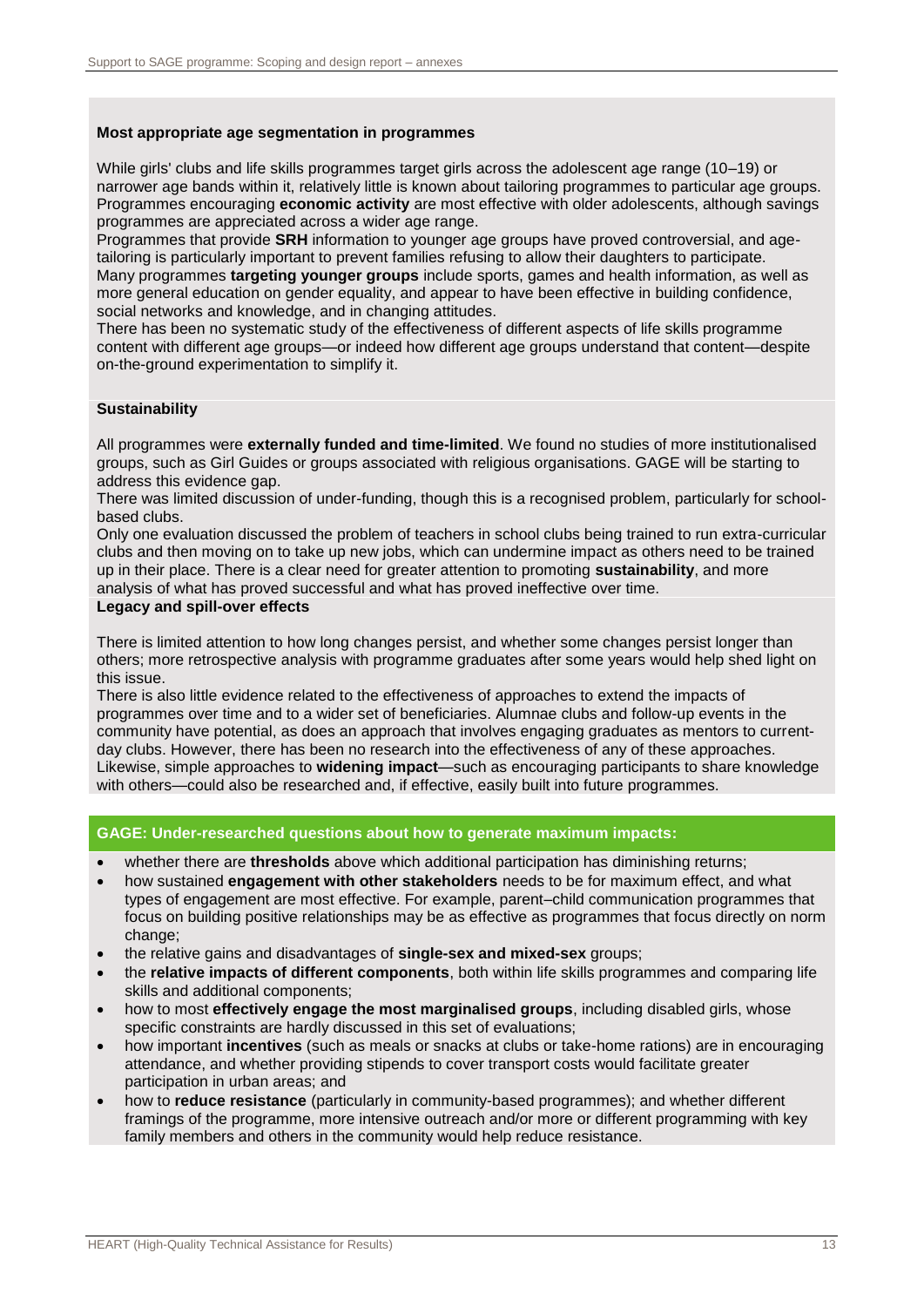Support to SAGE programme: Scoping and design report – annexes

# <span id="page-25-0"></span>**Annex F Questionnaire on adolescent safe spaces/clubs**

### **ADOLESCENT SAFE SPACE CLUBS QUESTIONNAIRE: FEBRUARY 2018**

As explained via DFID's introductory letter, we are undertaking a scoping and design consultancy to look at girls' empowerment programmes currently operating in Sierra Leone.

Please kindly complete the following questions for us to understand the nature of the safe spaces being run by your organisation. We are very grateful for you taking your time to complete it. You may type or handwrite to complete the form. Kindly email back to **[simitielavaly@gmail.com](mailto:simitielavaly@gmail.com)**.

|    | Part I- Background Information                                                                                                                                                         |  |
|----|----------------------------------------------------------------------------------------------------------------------------------------------------------------------------------------|--|
| 1. |                                                                                                                                                                                        |  |
|    |                                                                                                                                                                                        |  |
| 2. |                                                                                                                                                                                        |  |
|    |                                                                                                                                                                                        |  |
|    |                                                                                                                                                                                        |  |
| 3. |                                                                                                                                                                                        |  |
|    |                                                                                                                                                                                        |  |
|    |                                                                                                                                                                                        |  |
| 4. |                                                                                                                                                                                        |  |
|    |                                                                                                                                                                                        |  |
|    | <u> 1989 - Johann Barn, mars et al. 1989 - Anna anno 1989 - Anna ann an t-Amhain ann an t-Amhain ann an t-Amhain</u>                                                                   |  |
| 5. | Duration of the current safe space programme: __________________________________                                                                                                       |  |
|    |                                                                                                                                                                                        |  |
| 6. | Part II- About the safe spaces<br><u> 1980 - Johann Barnett, fransk politiker (d. 1980)</u><br>What type of safe spaces/clubs do you run (girls, boys, or mixed)? ____________________ |  |
|    |                                                                                                                                                                                        |  |
|    |                                                                                                                                                                                        |  |
| 7. | How many safe spaces in total are you running? _________________________________                                                                                                       |  |
|    |                                                                                                                                                                                        |  |
| 8. | Where are these safe spaces located? (State district and chiefdoms/communities) ______                                                                                                 |  |
|    |                                                                                                                                                                                        |  |
|    |                                                                                                                                                                                        |  |
|    |                                                                                                                                                                                        |  |
|    |                                                                                                                                                                                        |  |
|    |                                                                                                                                                                                        |  |
|    |                                                                                                                                                                                        |  |
| 9. | What are the aims/focus of your safe spaces? E.g. child marriage reduction, return to                                                                                                  |  |
|    |                                                                                                                                                                                        |  |
|    |                                                                                                                                                                                        |  |
|    |                                                                                                                                                                                        |  |
|    |                                                                                                                                                                                        |  |
|    |                                                                                                                                                                                        |  |
|    |                                                                                                                                                                                        |  |
|    |                                                                                                                                                                                        |  |
|    |                                                                                                                                                                                        |  |
|    |                                                                                                                                                                                        |  |
|    |                                                                                                                                                                                        |  |

### 10. What criteria do you use to select your safe spaces?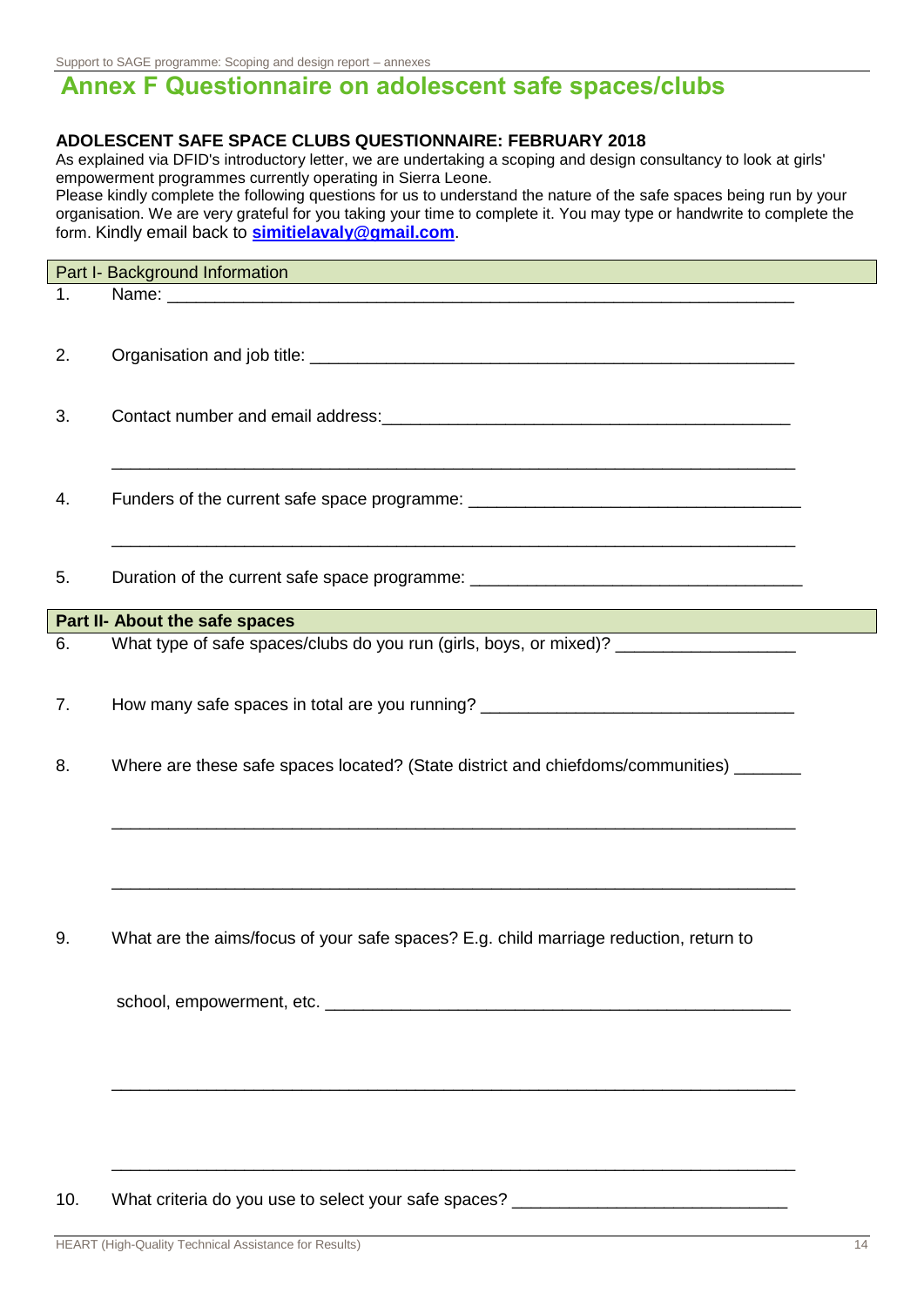| 11. |                                                                                                                                                                   |  |
|-----|-------------------------------------------------------------------------------------------------------------------------------------------------------------------|--|
|     | b. If yes, how much do you pay monthly or annually? _____________________________                                                                                 |  |
|     | Part III- About the members/participants<br><u> 1989 - Johann Barnett, mars et al. 1989 - Anna ann an t-Anna ann an t-Anna ann an t-Anna ann an t-Anna ann an</u> |  |
| 12. | How do you select your safe space members/participants/girls? __________________                                                                                  |  |
| 13. | a. What are the age ranges of safe space/club members? _________________________                                                                                  |  |
|     | b. Are they are all in the same group or segmented? ____________________________                                                                                  |  |
| 14. | How frequently and for what length of time do the safe space/club meetings take place? (E.g. three                                                                |  |
| 15. | How is attendance monitored, and is there a penalty for poor attendance? _____________                                                                            |  |
|     |                                                                                                                                                                   |  |
|     | Part IV-About the mentors/facilitators                                                                                                                            |  |
| 16. | a. How many mentors/facilitators per safe space? _______________________________                                                                                  |  |
|     |                                                                                                                                                                   |  |
| 17. |                                                                                                                                                                   |  |
| 18. | a. Do the mentors/facilitators receive any remuneration/stipends/benefits? ___________                                                                            |  |
| 19. |                                                                                                                                                                   |  |
| 20. | What curriculum/training manuals are used in safe space training sessions? ___________                                                                            |  |

HEART (High-Quality Technical Assistance for Results) 15